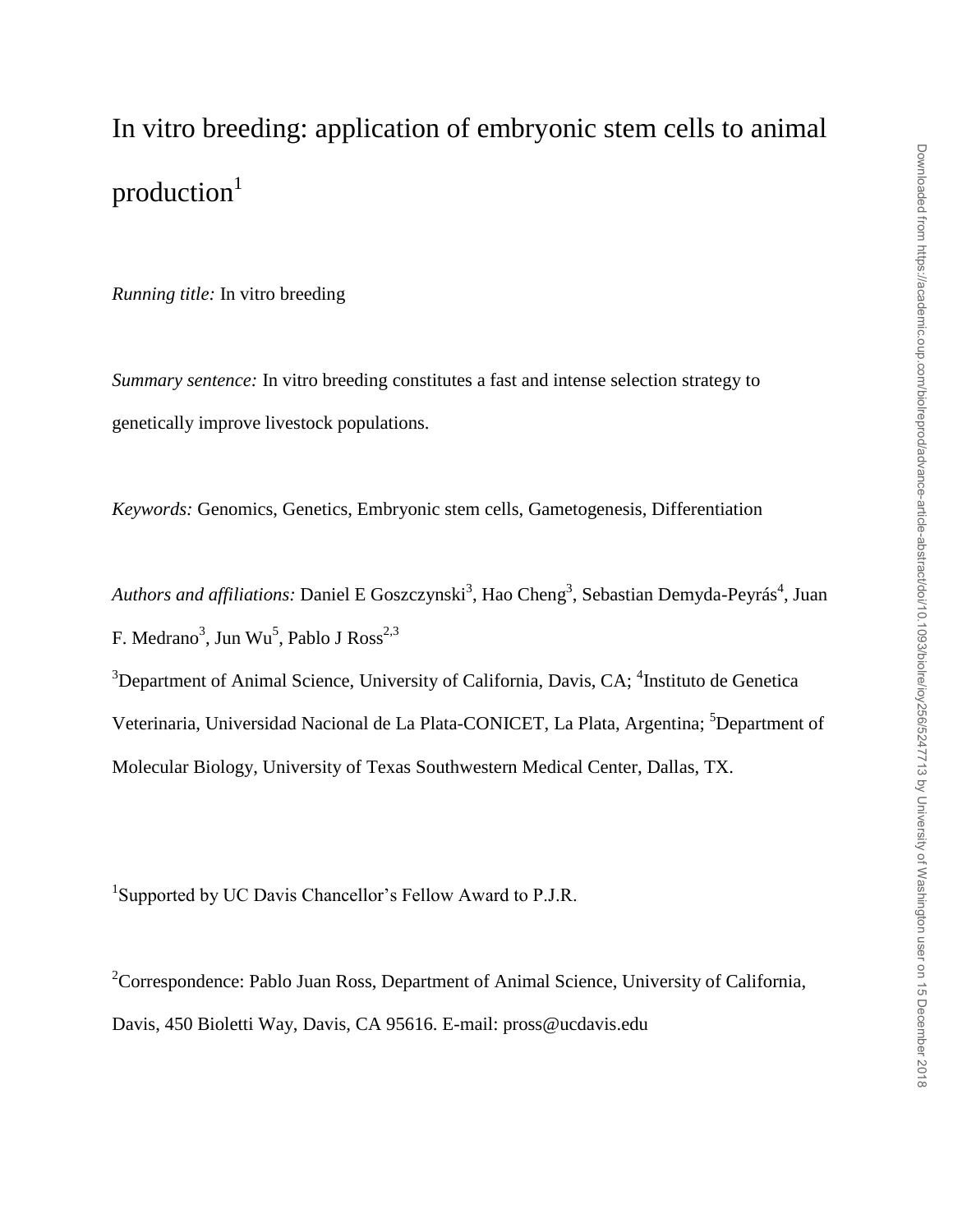# ABSTRACT

Embryonic stem cells (ESCs) are derived from the inner cell mass of preimplantation blastocysts. For decades, attempts to efficiently derive ESCs in animal livestock species have been unsuccessful, but this goal has recently been achieved in cattle. Together with the recent reconstitution of the germ cell differentiation processes from ESCs in mice, these achievements open new avenues for the development of promising technologies oriented toward improving health, animal production and the environment. In this article, we present a strategy that will notably accelerate genetic improvement in livestock populations by reducing the generational interval, namely *in vitro* breeding (IVB). IVB combines genomic selection (GS), a widely used strategy for genetically improving livestock, with ESC derivation and *in vitro* differentiation of germ cells from pluripotent stem cells. We also review the most recent findings in the fields on which IVB is based. Evidence suggests this strategy will be soon within reach.

## IN VITRO BREEDING (IVB)

The main goal of a breeding program is to improve a population by increasing the genetic merit of socioeconomically important traits. Important traits are mostly quantitative, and their genetic variance is explained by small effects provided by many quantitative trait loci (QTL). The advent of genomic technologies, such as SNP arrays and next generation sequencing, during the 2000's resulted in the discovery of thousands of QTLs identified in different livestock species that are now publicly available in databases like Animal QTLdb [1]. This, in turn, led to the implementation of genomic selection (GS) in the breeding programs of many livestock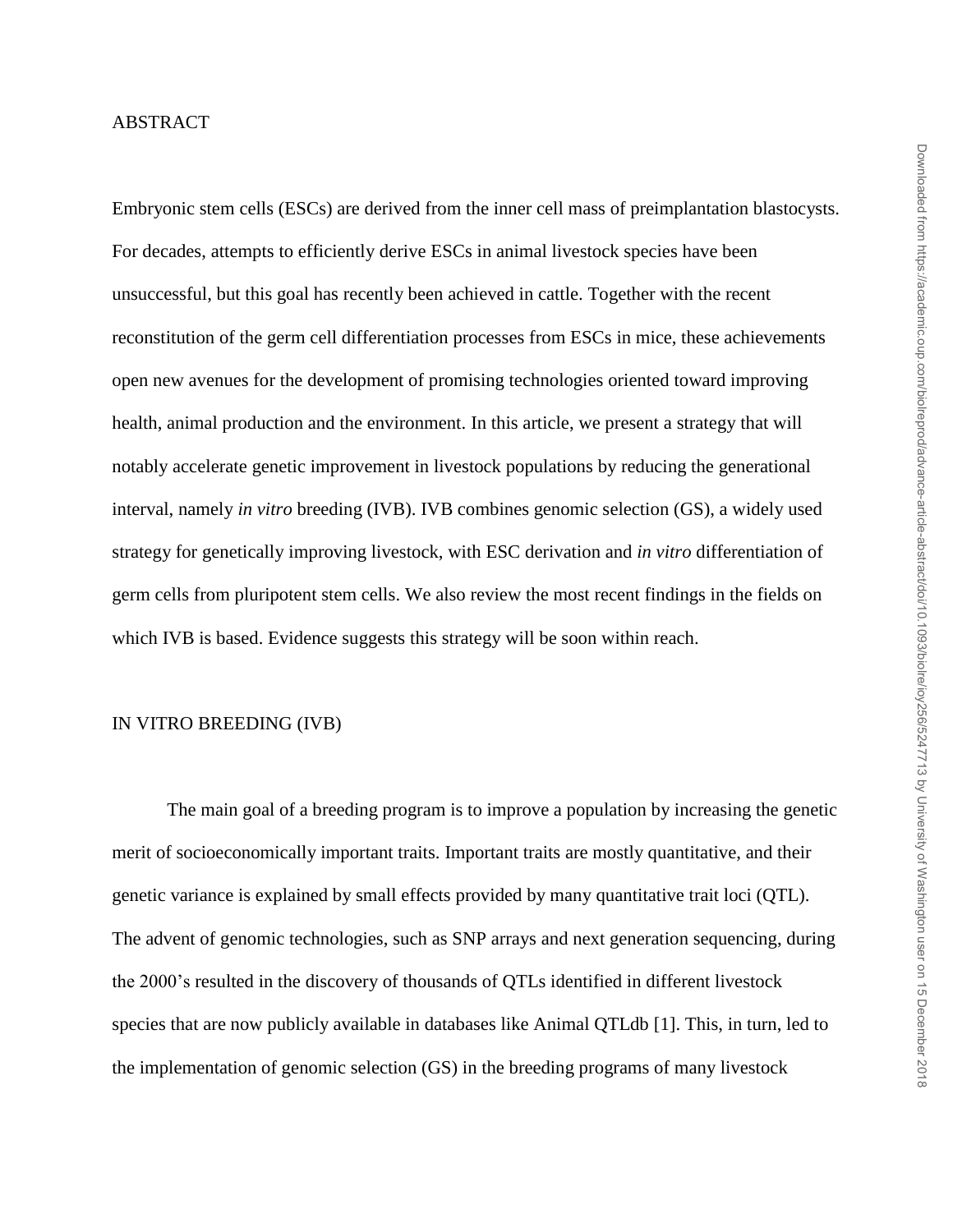species. GS aims at capturing the effect of QTLs through associations between phenotypes and DNA markers spanning the entire genome [2]. The first step in GS consists in estimating the effect exerted by each genomic marker within a reference population with known phenotypes and genotypes. It is important to mention that such reference populations need to be large enough and structurally accurate to allow for precise estimates [3]. These effects are then utilized to select the best candidates among the population and to calculate their genomic estimated breeding values (GEBVs) based on the estimations carried out in the reference. Thus, no phenotype information is needed. The GEBVs are calculated by summing up all the individual effects for each sample. By avoiding progeny testing and phenotypic measures, GS leads to an increase in genetic gain due to shorter generational intervals, as well as savings in cost. In this aspect, the rate of genetic gain through GS is doubled by using bulls at two years of age instead of five, with a decrease in cost up to 92% by avoiding progeny testing [4]. Thanks to these advantages, GS is now routinely implemented in advanced animal breeding programs of different livestock species such as cattle, pigs and sheep [5-7]. However, even though the generational intervals of mammalian livestock species have significantly decreased since the introduction of GS, some of these intervals remain constrained to years due to limiting factors, such as gestation and arrival to puberty. For instance, research utilizing the United States national dairy database has shown that the current generational intervals for Holstein cattle are  $\sim$  2.5 years for sires and dams of bulls and  $\sim$  4.5 and  $\sim$  5 years for sires of cows and dams of cows, respectively [8].

During the next few years, genomic datasets are expected to comprise millions of individuals with sequence information [9], which will lead to a high number of QTLs. However, increasing the frequencies of all the favorable alleles of these QTLs through conventional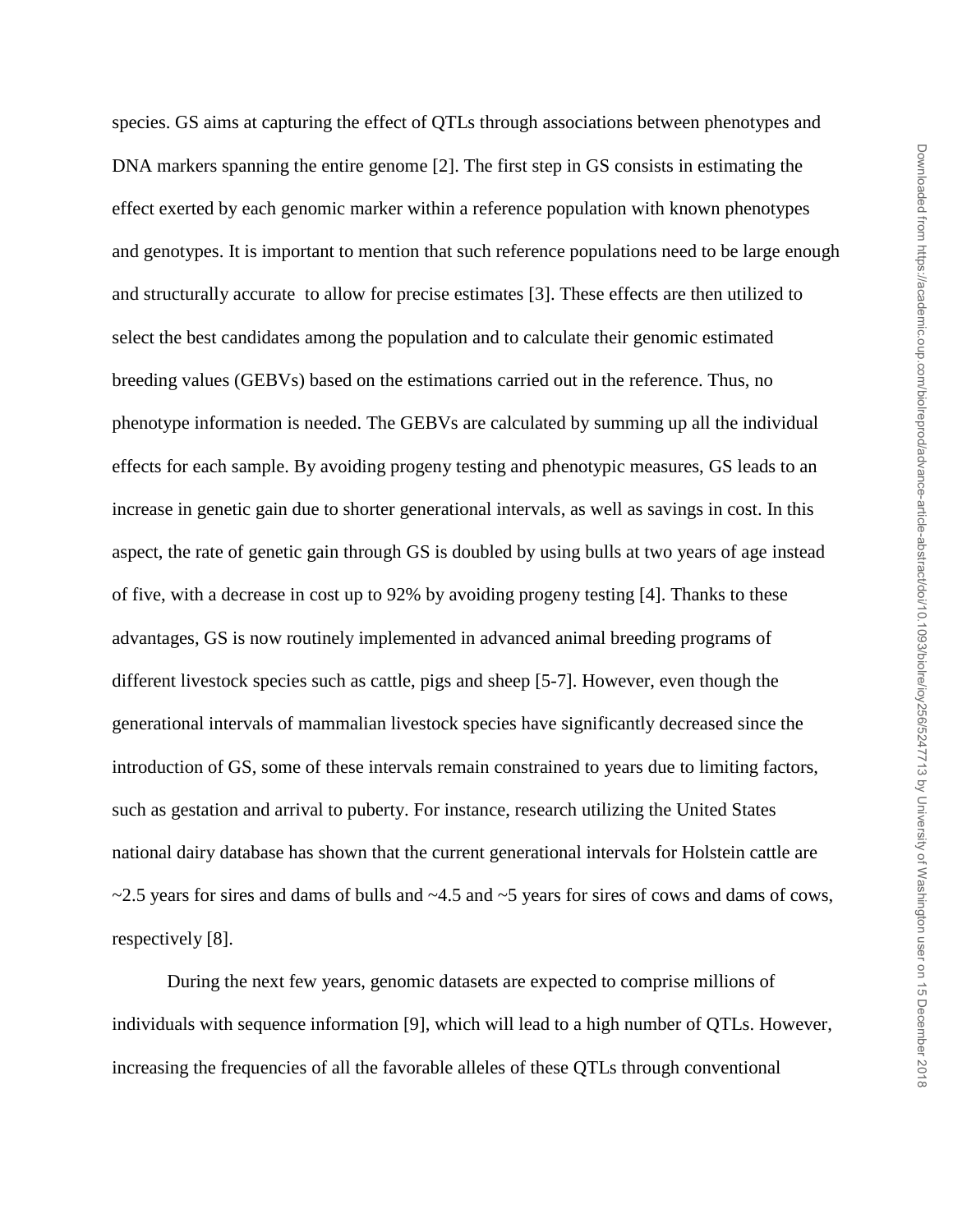breeding methods, such as GS, may take a long time. This is mainly due to the low levels of recombination during meiosis that limits current breeding strategies. Therefore, the implementation of new technologies and strategies to breeding schemes might open new opportunities for animal production. In this article, we present and evaluate the benefits of a novel alternative to complement the GS methodology and increase genetic gain.

The efficient derivation of embryonic stem cells from bovine blastocysts [10] and the *in vitro* generation of germ cells from embryonic stem cells (ESCs) in mice [11], enable a large paradigm shift in the reproductive field, especially for livestock breeding. With these two valuable tools working together, science is only a few steps away from tracing the full path from embryo to functional gametes, which has already been accomplished in mice. Additionally, remarkable advancements have recently been achieved in germ cell differentiation of human pluripotent stem cells (PSC) [12]. In this context, we present a new strategy, *in vitro* breeding (IVB), which aims to combine these cutting-edge reproductive technologies with genomic selection to accelerate the genetic improvement of livestock populations (Figure 1).

Similar to GS, this method would begin with an estimation of genotypic values associated with productive traits of interest, which must be carried out in a proper reference population to achieve a high accuracy. Once these effects have been estimated, hundreds or thousands of embryos would be generated *in vitro* from high genetic merit males and females. Then, ESC cultures would be derived from the ICM of each blastocyst and genotyped to calculate estimated embryonic breeding values (EEBVs), which are based on the effects estimated in the reference population. It is worth mentioning that in cattle, the procedure for ESC derivation from blastocysts meets all the requirements for establishing high throughput *in vitro* schemes. After this calculation, each cell line genotype would have an EEBV for each trait, which would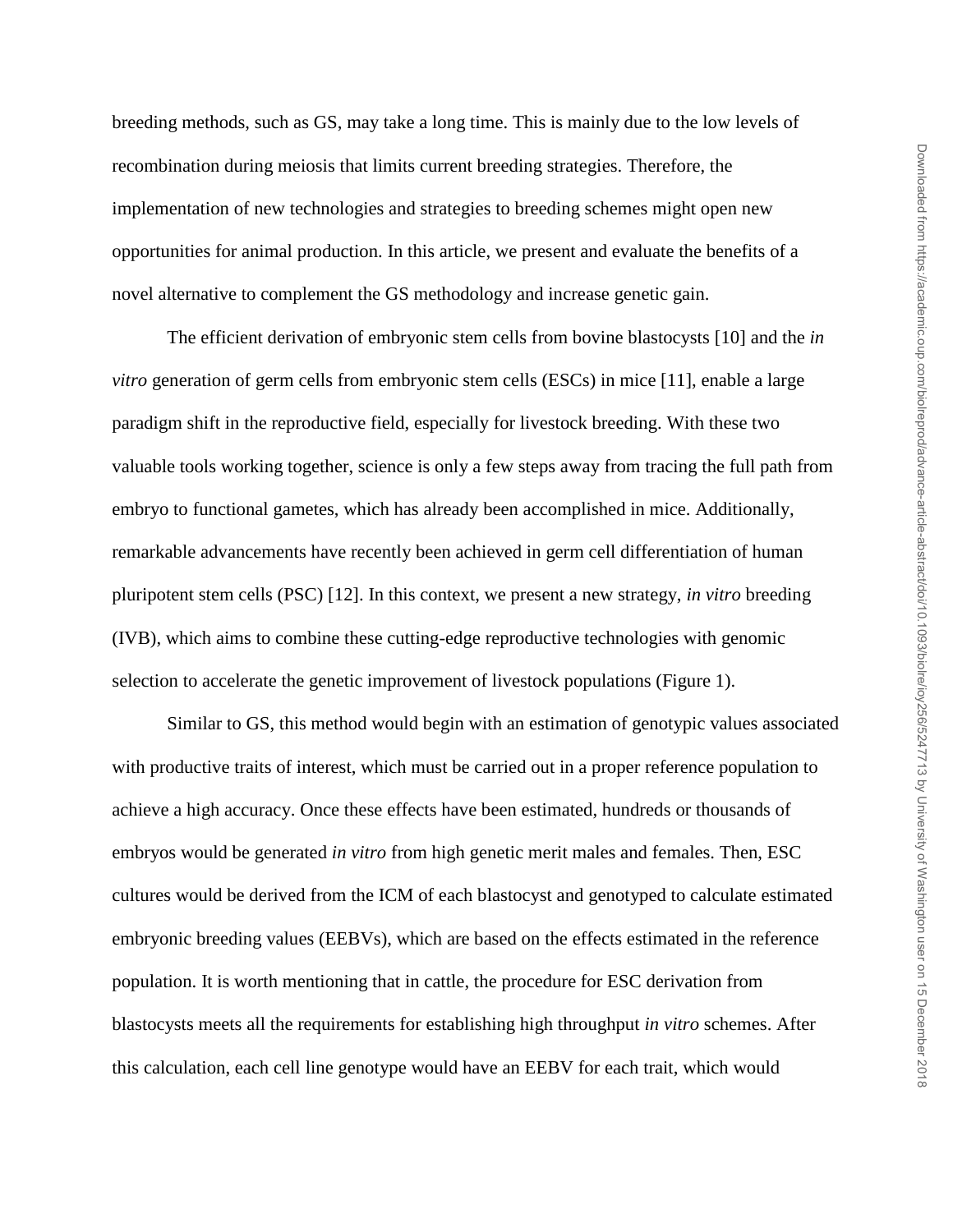determine the quality of each cell line in accordance with the breeding goal. Depending on the intensity of selection that breeders are willing to exert on their embryo population, tens or hundreds of cell lines with high genetic merit could be selected from the candidates. The next step would comprise the generation of functional gametes from the ESCs, which would be isolated to perform a new round of *in vitro* fertilization (IVF), ESC selection and germ cell differentiation. Although it is important to highlight the possibility of generating multiple embryos from the same cross, the main advantage of this strategy lies in the time it takes to carry out each breeding round. Assuming an IVF procedure followed by ESC derivation takes about four weeks in cattle, and germ cell differentiation takes about two or three months in mice, a breeding round through IVB could be completed in around three to four months. This would mean a huge reduction in the generational interval. Additionally, IVB might be complemented with other modern techniques to have a greater effect on genetic improvement in a reduced amount of time. The implementation of techniques such as genome editing [13] and gene drive [14] on selection programs have recently been proposed.

To demonstrate the benefits of this strategy, we conducted a simulated test [15] comparing a GS-based breeding program to an IVB-based breeding program over 25 years of selection. The population founders (50 males and 50 females) were simulated based on parameters estimated from real genotypes (58,990 SNPs) for milk yield in a Holstein cattle population. In each generation, the top ten males and females were selected as parents for the next generation based on their phenotypes. The selected parents were randomly mated to produce 500 males and 500 females each generation and the cumulative selection response was calculated using the phenotypic mean of the animals. The difference in the number of generations bred over 25 years is very clear, 100 generations for IVB against ten for GS (Figure 2). It takes the GS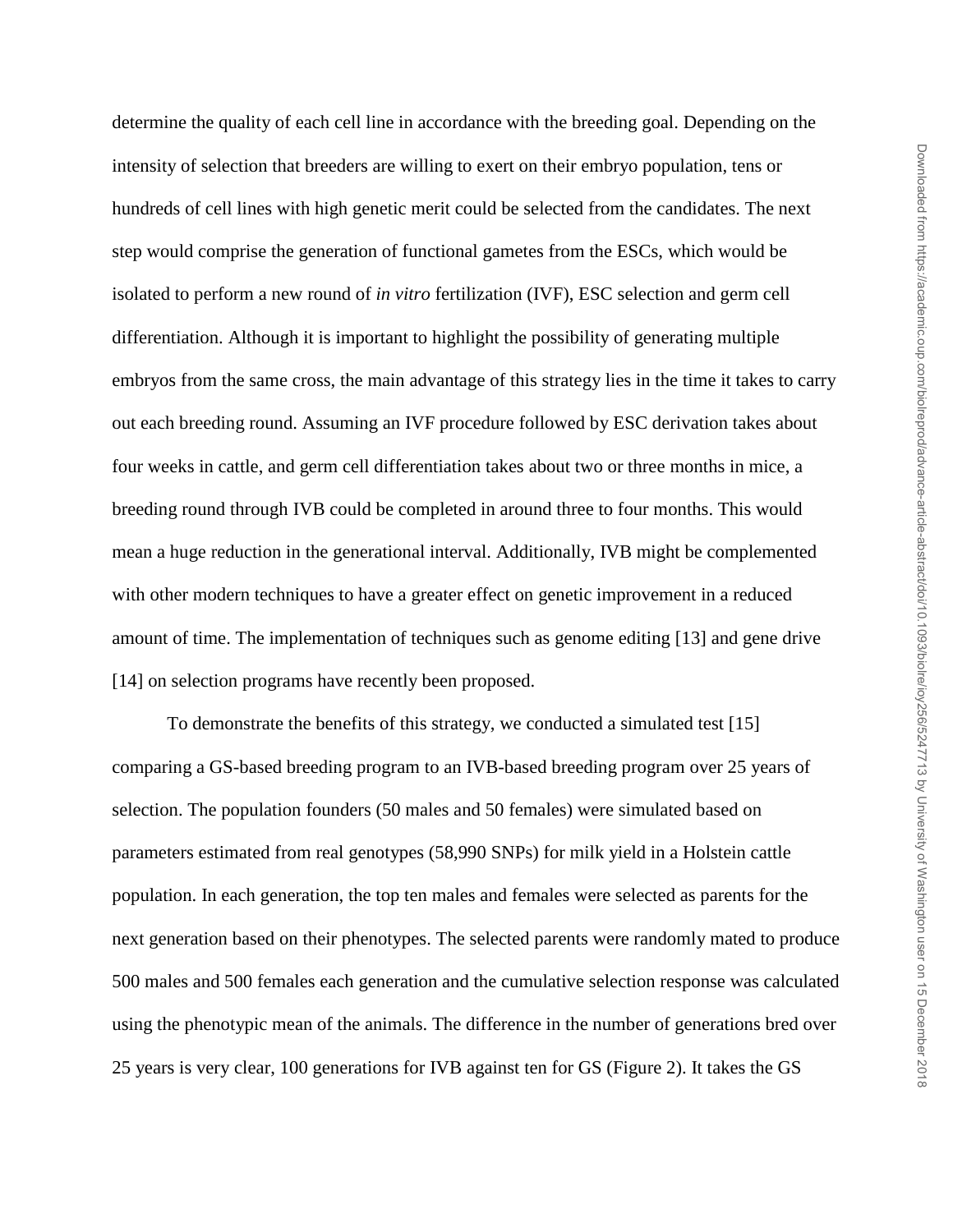program 2.5 years to obtain its first generation, while IVB would allow 10 generations of mating and selection in this same period. This expedited progress would revolutionize animal agriculture by allowing substantial improvements in production efficiency in a short amount time, resulting in fewer animals needed to provide larger amounts of animal products, and in turn, decrease the animal agriculture footprint on the environment.

This type of combined strategy has been previously proposed in the early 1990s, prior to the implementation of the genomic technologies, which made possible the discovery of thousands of QTLs [16]. Such is the case of velogenesis, which initially proposed to grow, mature and fertilize prepubertal oocytes *in vitro* with sperm from selected progeny-tested bulls and to transfer them into postpubertal animals. The combination of velogenesis with markerassisted selection gave rise to a new concept, velogenetics. This consisted of incorporating favorable mutations into a new genetic background by repeated backcrosses carried out by velogenesis. By the time the idea was conceived, the number of mapped QTLs was very limited, and markers were not available to explain a large part of the genetic variation for quantitative production traits. For this reason, the concept was initially conceived to be applied in cases such as disease resistance. Our strategy makes use of high throughput technologies like SNP arrays to determine hundreds of thousands of genotypes that might explain most of the genetic variance in production traits. It is also worth mentioning that the term "in vitro breeding" has been used for decades to refer to a number of *in vitro* plant breeding techniques, such as micropropagation, *in vitro* flowering, and *in vitro* pollination, among others [17]. Although these plant biotechnology techniques are grouped under the same name as our proposed strategy, the concept is considerably different.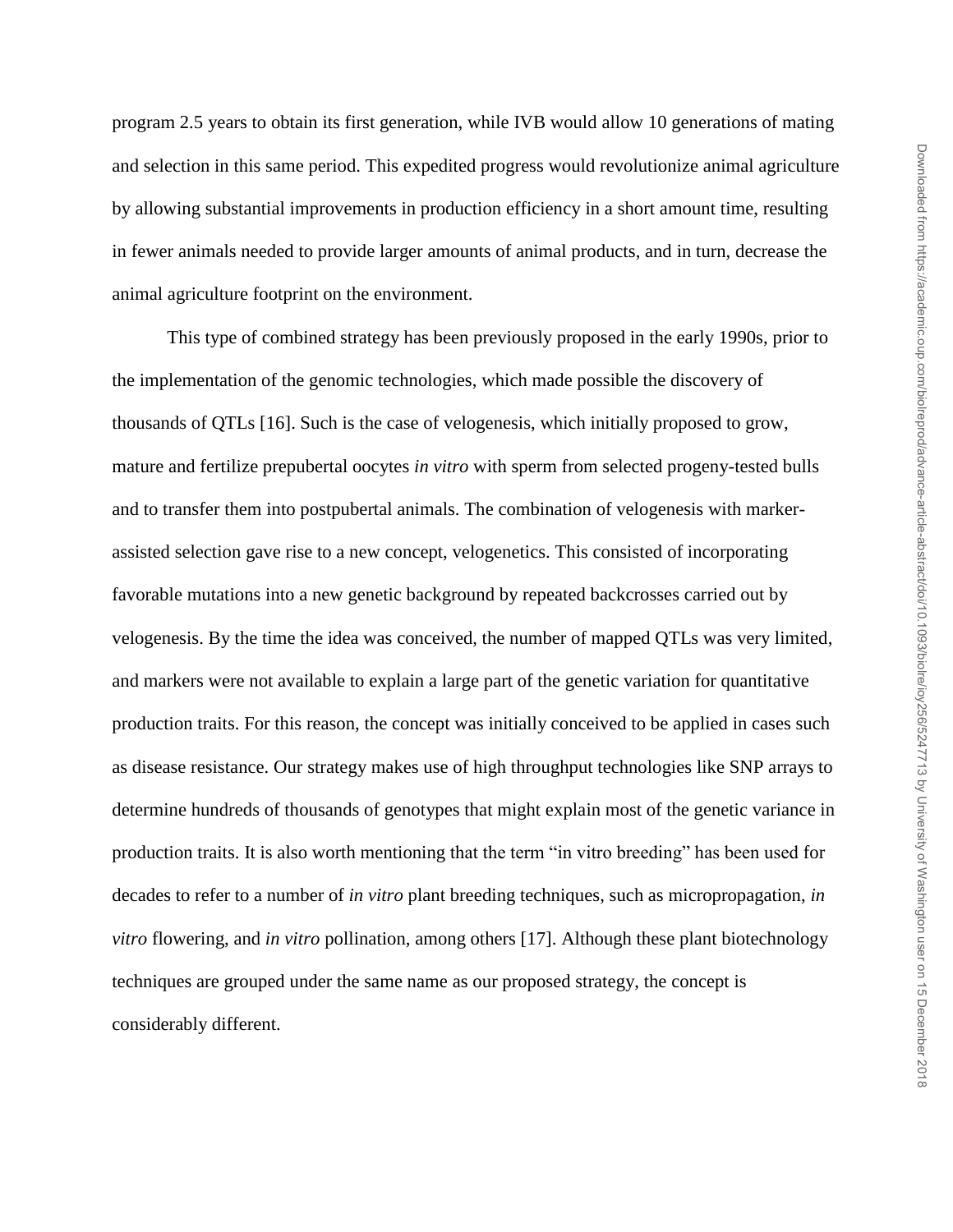A recently proposed approach makes use of fibroblast cell cultures established from *in vitro*-produced embryos to genotype and select the candidates, which are later used as donor cells for somatic cell nuclear transfer (SCNT) cloning and subsequent embryo transfer (ET) [18]. Although such strategies provide some benefits by increasing the intensity of selection, the clones would still have to develop into sexually mature animals in order to contribute to the next generation. In IVB, continuous cloning and transfers are not necessary since germ cells are generated in the same cycle, which allows for a large reduction in the generation interval.

Although IVB looks promising, more studies are needed to define responsible guidelines and to optimize its practical and sustainable implementation in real breeding schemes. The tempting possibility of obtaining the maximum genetic potential in just a few embryos and using them to breed future generations could generate significant losses in genetic variance within populations. Potentially, one of the most limiting factors could be the requirement for reestimation of marker effects, since the accuracy of the prediction decreases after a few rounds of selection as a consequence of linkage disequilibrium break-down. This happens because the current version of GS relies on the use of SNP markers rather than causal mutations. In the future, costs of sequencing are expected to decrease enough to permit the sequencing of the reference populations and thus, retain higher accuracy across multiple generations.

Additional concerns include potential epigenetic changes that may result as a consequence of continuous cell and embryo culture. The determination of proper procedures to ensure efficient epigenetic reprogramming of the embryos is worthy of attention. In large domestic animals, *in vitro* embryo production as well as *in vitro* culture of *in vivo*‐derived embryos have been associated with detrimental fetoplacental development such as lower pregnancy rates, early embryonic loss, prolonged gestation and fetal overgrowth, among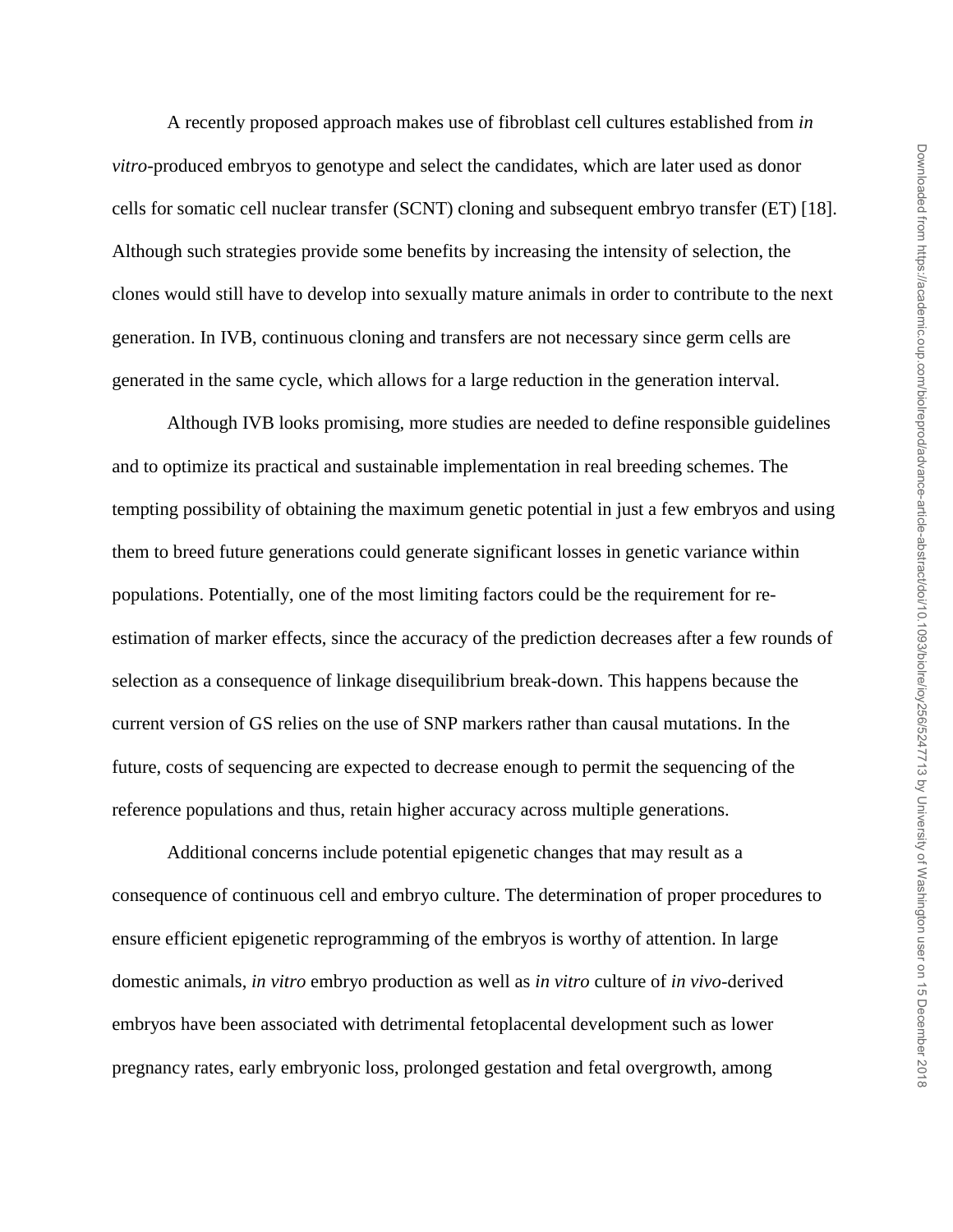Downloaded from https://academic.oup.com/biolreprod/advance-article-abstract/doi/10.1093/biolre/ioy256/5247713 by University of Washington user on 15 December 2018 Downloaded from https://academic.oup.com/biolreprod/advance-article-abstract/doi/10.1093/biolre/ioy256/5247713 by University of Washington user on 15 December 2018

others[19]. Although many of these problems have been solved by reducing the concentration of serum in the culture medium and eliminating co-culture systems, some issues remain unanswered and need further study. In general, no adverse neonatal or adult health outcomes have been reported by the bovine industry as consequence of *in vitro* embryo production [20]; however, long-term monitoring is complicated because animals are often sold as calves or young adults, used for a few years and culled.

After selection, one possible scenario could be to clone embryos via SCNT[18], given that ESCs are undifferentiated and PSCs have been shown to possess high reprogramming efficiency when used as nuclei donors for SCNT cloning [21, 22]. However, there are epigenetic mechanisms affecting the efficiency of this procedure that need to be considered. It is known that H3K9 methylation is implicated as an important barrier affecting SCNT reprogramming [23-25]. For instance, H3K9 and DNA are often hypermethylated in cloned cattle embryos [26]. Although epigenetic reprogramming after SCNT is not always fully achieved, multiple strategies have been proposed in different animal species to overcome this issue. These include the treatment with inhibitors for methyltransferases or histone deacetylases, which has shown promising results in mice and pigs [27, 28]. In cattle, the inhibition of H3K9 methyltransferases and the injection of H3K9 demethylases in nuclear transfer embryos have shown improved blastocyst rates [29, 30]. After cloning, the embryos could be transferred into recipient cows and raised until puberty, when they would produce semen to introduce their genetics into other populations.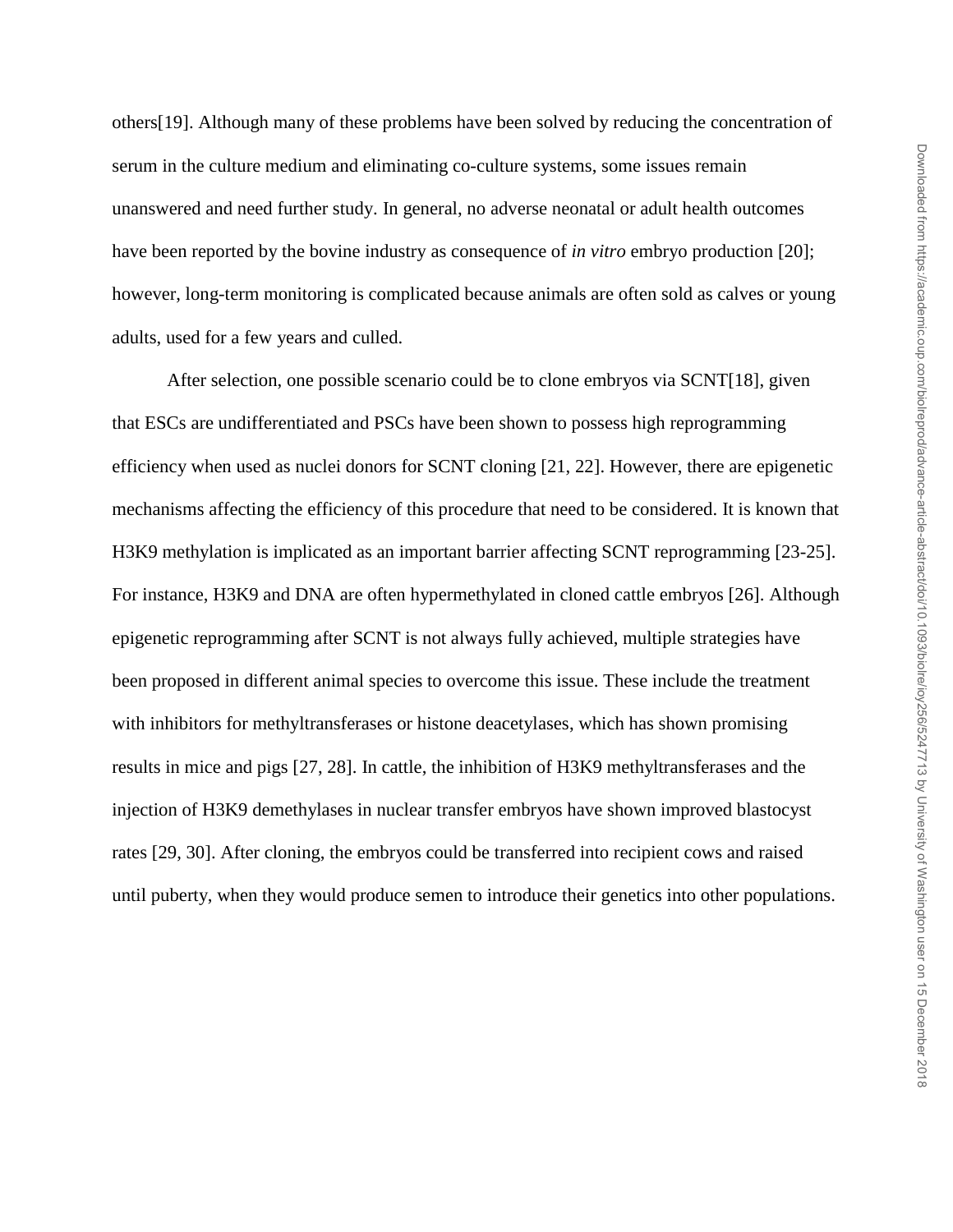#### EMBRYONIC STEM CELLS

ESCs are derived from the inner cell mass (ICM) of preimplantation blastocysts. Due to their pluripotency, they are capable of self-renewal and differentiating into any cell type of the three primary germ layers. Because of these features, ESCs are perhaps the most studied type of pluripotent stem cells (PSCs), and their derivatives have become one of the main cell sources for modern cell therapies, pharmaceutical testing procedures and other biotechnological applications, such as genetic engineering.

Since pluripotency encompasses several stages of development, different types of ESCs can be obtained in culture from cells isolated in different embryonic stages [31]. In general, ESCs can be classified as naïve and primed. Mouse ESCs reside in the so-called naïve pluripotent state, which is characterized by presenting domed colonies, have increased single-cell survival, are dependent on JAK/STAT signaling, can efficiently contribute to chimeras when introduced into blastocysts, contain reactivated X-chromosomes in females and show high homogeneity in terms of pluripotency [32-35]. Although the derivation efficiency varies among strains, mouse ESCs are normally derived in medium containing leukemia inhibitory factor (LIF) and ERK/MAPK signaling inhibitors such as CHIR99021 and PD0325901 (also known as 2i conditions) over mitotically inactivated feeder layers [36-38]. Human ESCs, on the other hand, are generally derived in a primed pluripotency state, similar to stem cells derived from the postimplantation epiblast in mouse (EpiSCs, Epiblast Stem Cells) [39, 40]. Human ESCs display flat colony morphology, have low single-cell clonogenicity, are dependent on TGFbeta/activin/nodal signaling and display a lower efficiency to contribute to chimeras.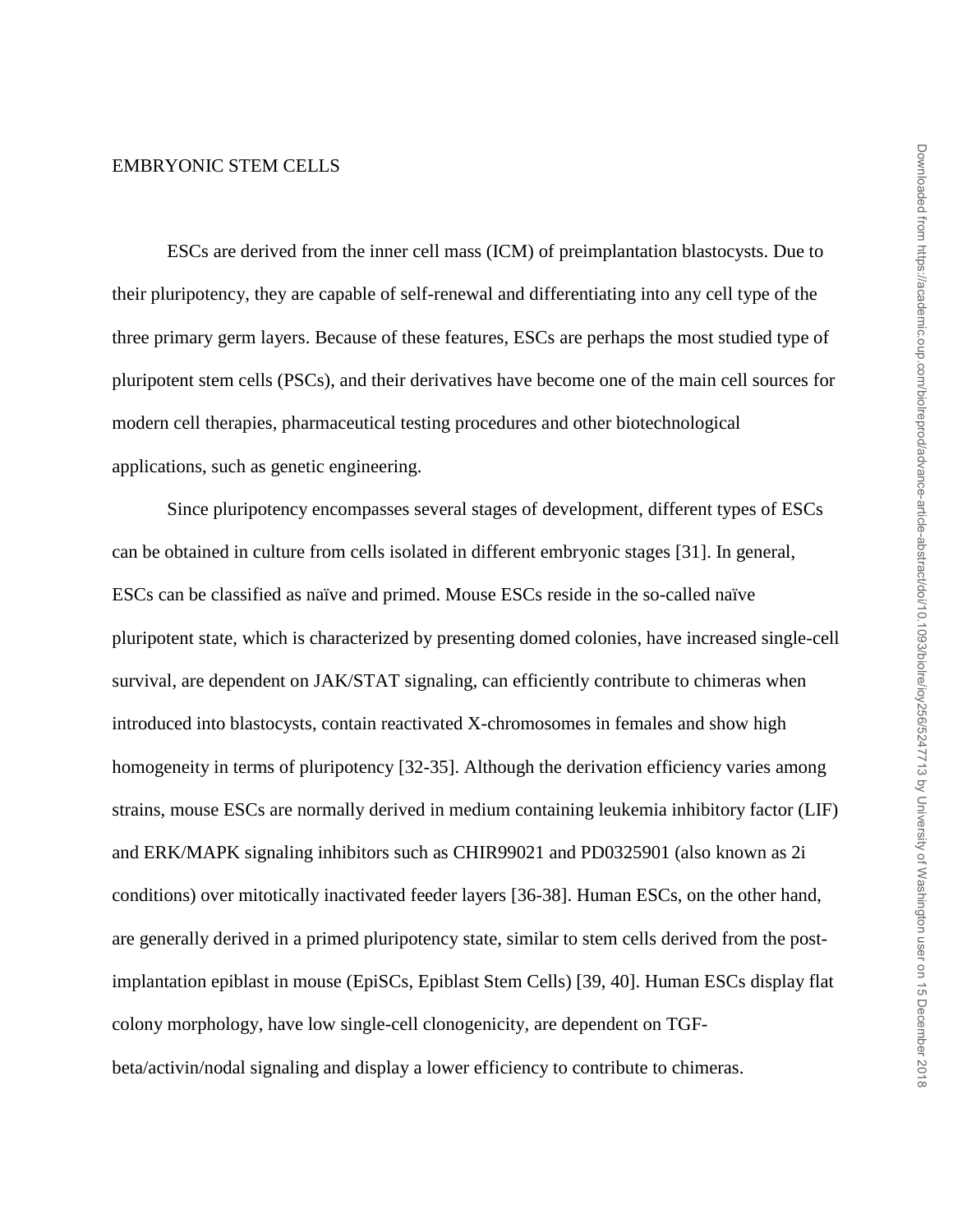Since naïve pluripotency is desired in culture, different strategies have been reported to induce this state in human ESCs, either from pre-existing primed hESCs or by direct derivation from the blastocyst stage. These methods include the use of naïve human stem cell medium (NHSM) [41], the reverse-toggle protocol [42],  $5i/L/F/A$  medium [43], the reset of ESCs through ectopic expression of master regulatory genes followed by culturing in medium without basic fibroblast growth factor (bFGF) [44], and the use of naïve conversion medium (NCM) [45]. However, the resulting naïve ESCs have failed to differentiate towards functional cell types when differentiation protocols, previously shown to work on the primed ESCs, were applied [46]. This might suggest that such protocols need further optimization or that naïve ESCs need priming before undergoing differentiation. Despite the differences between murine and human ESCs, stable long-term ESC lines have been successfully established for both species over the years. In many domestic mammals, however, ESC derivation remains a challenge.

Deriving bovine ESCs has been a complicated goal for many years due to the high tendency for spontaneous differentiation and cell death [47, 48]. Several studies have evaluated the use of different culture media and/or combinations of LIF and bFGF [49-52]; DNA methylation inhibitors such as 5-azacytidine [53]; different feeder layers [49, 50]; 2i conditions [54, 55]; micro-drop culture strategies [56]; and the knock-down of trophectoderm-driving genes like caudal type homeobox 2 (*CDX2*) [57], but they resulted either in limited cell proliferation, low derivation efficiency or loss of pluripotency marker expression after a number of passages. Additionally, many of the reported ESC-like lines did not pass both standard tests for pluripotency, i.e., *in vivo* teratoma assay and chimera formation. However, the first case of the stable and efficient derivation of ESCs from bovine blastocysts has been recently reported [10]. These ESCs showed a stable morphology, as well as a similar transcriptome, karyotype,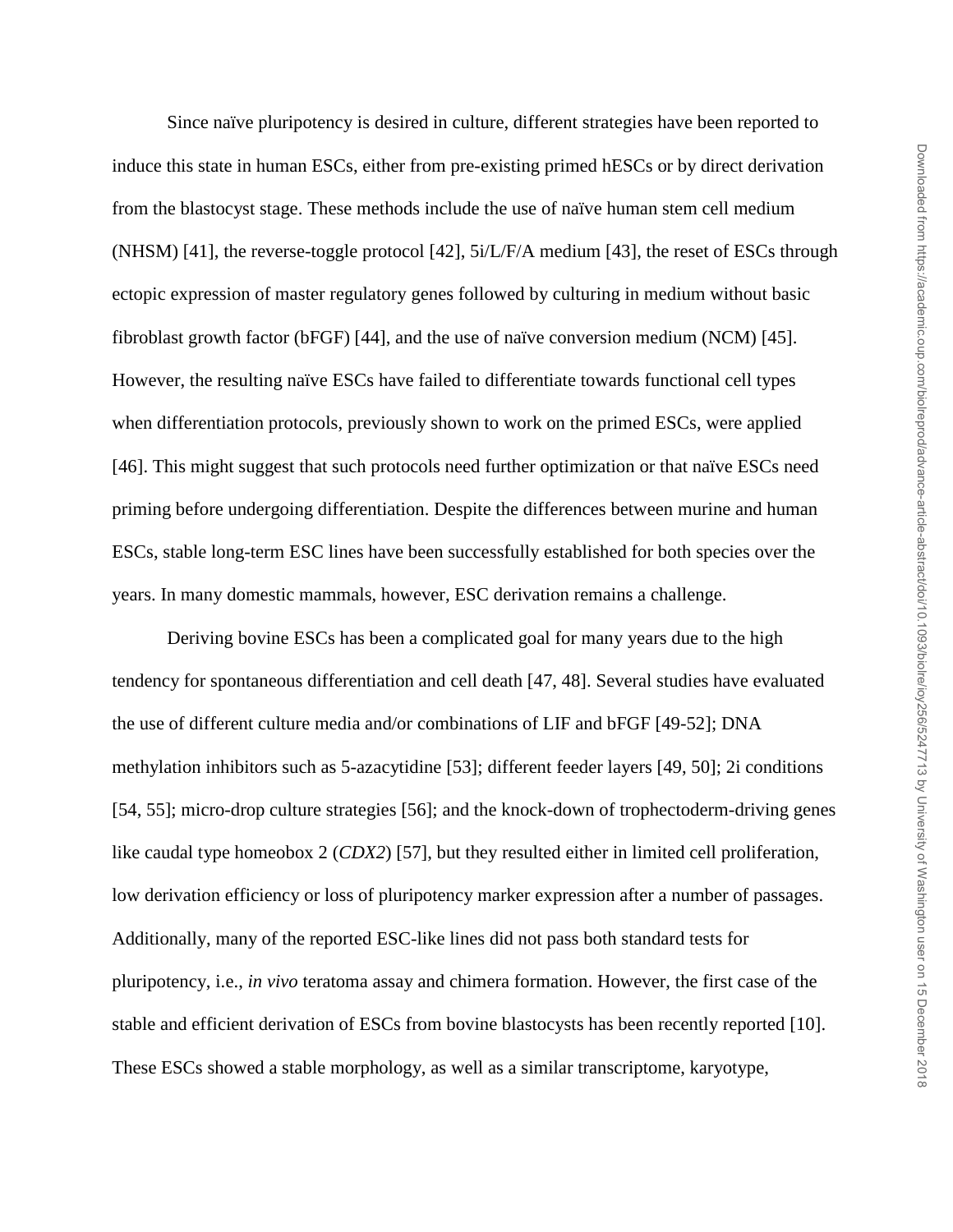population-doubling time, pluripotency marker gene expression and epigenetic features as previously described in mouse/human ESCs. This procedure was efficient (up to 100% of efficiency in optimal conditions), quick (3-4 weeks) and easy (passage by trypsinization), all of which are essential characteristics for establishing high throughput methods. Cell culture was carried out under the same conditions used for culturing human "region-selective" PSCs, a primed-type of stem cells that share molecular features with gastrula-stage epiblasts [58]: custom TeSR1 base medium lacking TGF-beta supplemented with bFGF and WNT Antagonist I (IWR1). The latter is an inhibitor of the canonical WNT-β-catenin signaling pathway, which regulates many stem cell pluripotency and cell fate decisions during development.

Due to their importance in animal production and biomedical research, pigs are another mammalian livestock species under intense study. Similar to cattle, there have been many attempts to establish ESCs by culturing outgrowths from the ICM or epiblast of embryos generated by normal conception, IVF, parthenogenetic activation and SCNT cloning [59-70]. In general, results have been similar to those from early bovine studies, i.e., limited capability to survive after extended passages and unintended differentiation. Porcine ES-like cells with some ESC features have been obtained by initially culturing ICM-derived cells on mouse embryonic fibroblast (MEF) feeder layers with LIF and bFGF and then transferring them to 2i conditions [62]. These cells showed signs of pluripotency, such as alkaline phosphatase activity and expression of octamer-binding transcription factor 4 (OCT4; also known as POU5F1) and the homeobox protein NANOG, LIF-dependency and phosphorylation of signal transducer and activator of transcription 3 (STAT3). They also showed long-term culture survival, by surviving more than 100 passages without exhibiting changes in their morphology. Similar signs have been observed in ES-like cell lines derived from SCNT-embryos grown on MEF feeder layers with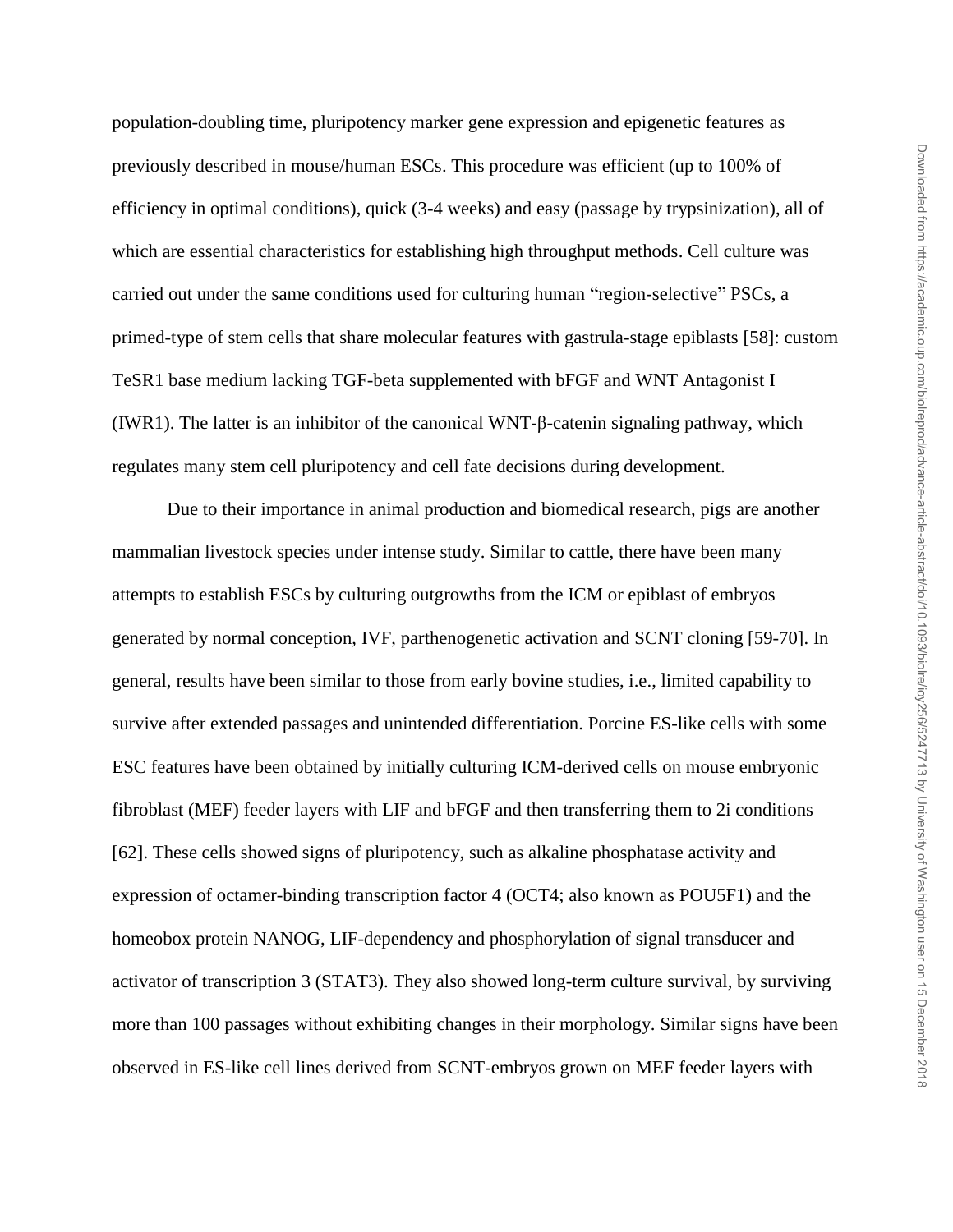medium containing bFGF supplemented with 20% knockout serum replacement (KOSR) [64], or with bFGF, LIF, 10% knockout-serum and 5% fetal bovine serum (FBS) [71]. Using these approaches, cells survived more than 45 passages without losing their pluripotency signs. Although porcine ESCs exhibiting all signs of pluripotency have yet to be obtained, evidence suggests this goal is soon to be achieved.

Until now, research in ovine ESC derivation has allowed the generation of ES-like cells with dome-shaped colonies, bFGF-dependency and survival for at least 30 passages without any obvious changes or differentiation [72]. This has been done by supplementing a basal N2/B27 medium with bFGF and a GSK3B inhibitor (CHIR99021) in absence of feeder layers and passaging colonies with TrypLE. Cells formed teratomas containing a variety of different tissues including cartilage and neural tissue when injected into kidney capsules of severe combined immunodeficiency (SCID) mice but failed to contribute to embryonic development upon blastocyst transplantation. In an earlier study, ovine ES-like cells derived in DMEM medium supplemented with LIF on mouse fibroblast feeders exhibited colonies with atypical morphologies, limited pluripotency and poor growth rate, which culminated in complete differentiation at very early passages [73].

Among the three species (cattle, pig and sheep), cattle is the only species with established and stable ESC lines exhibiting all the features of true ESCs to date. For this reason, IVB has been targeted towards using cattle as the pilot species.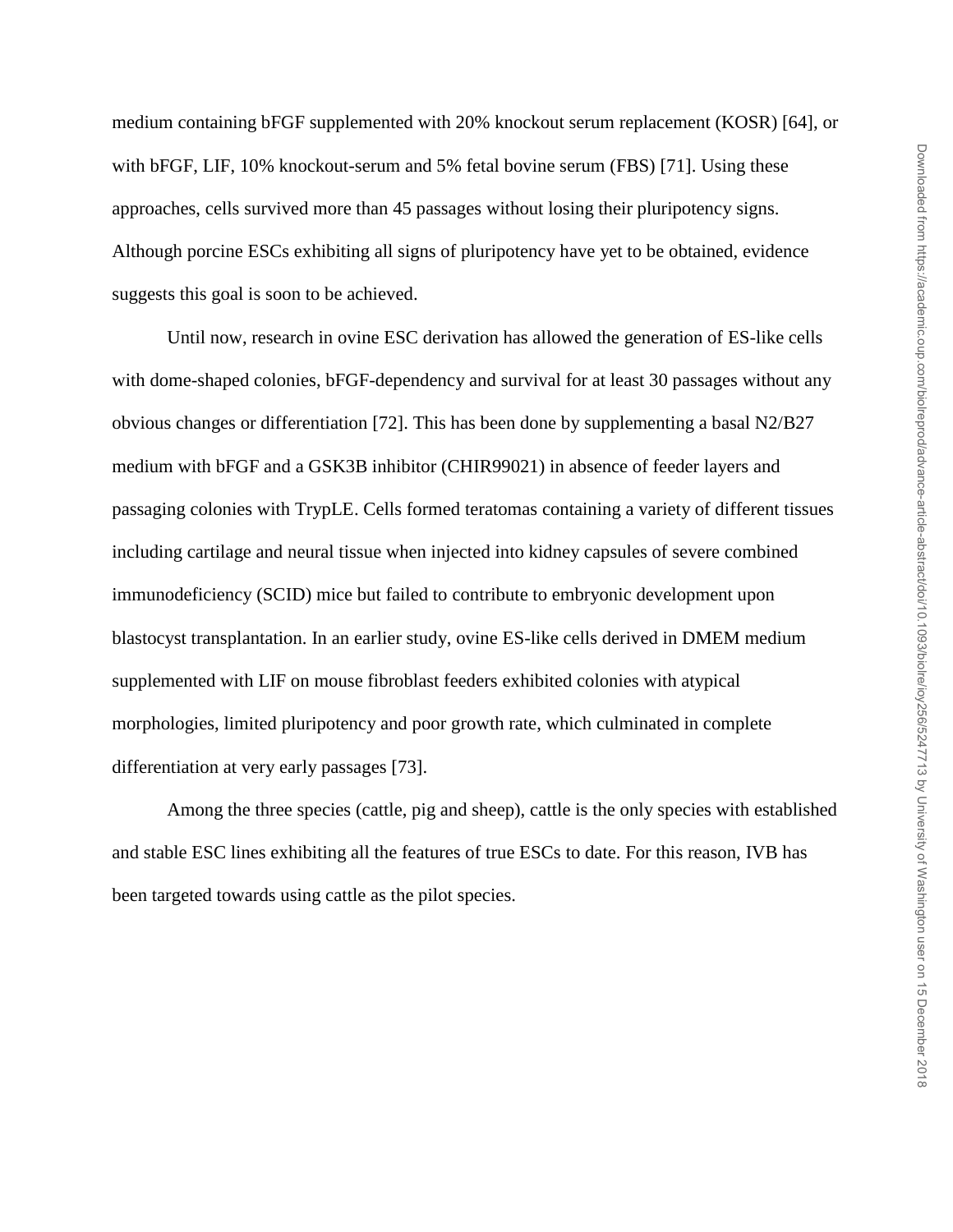#### GERM CELL DIFFERENTIATION FROM EMBRYONIC STEM CELLS

One of the most interesting aspects about ESCs is their potential to produce modified animals and transmit the modified genome to the next generation through the germ line. In mammals, germ cells are founded by primordial germ cells (PGCs), which are initially specified in the early post-implantation embryo through coordinated secretion of Wnt Family Member 3 (WNT3) and Bone Morphogenic Proteins (BMPs) by different components of the embryo [74- 76]. PGCs then migrate to the developing gonad, where they ultimately undergo meiosis and generate gametes. The complete progression of germ cell differentiation from ESCs has been recently reconstituted in mice for both females and males after many years of research [11, 77, 78].

The first attempts to derive PGCs from ESCs were carried out through embryoid body formation [79-82]. However, the induction efficiency was low and the need for new strategies became evident. Since PGCs originate from the epiblast, researchers evaluated the derivation of primordial germ cell-like cells (PGCLCs) from EpiSCs, pluripotent stem cells derived from the epiblast [83]. A small subpopulation of EpiSCs expressing PR/SET Domain 1 (PRDM1; also known as BLIMP1) and Developmental Pluripotency Associated 3 (DPPA3; also known as STELLA), markers for established PGCs, were observed as a result. However, the efficiency was very low (∼1.5 %), indicating that EpiSCs had probably acquired properties that were incompatible with efficient PGC derivation in culture. This led to the exploration of a two-step procedure to induce PGCLCs through the differentiation of ESCs into an intermediate state referred to as EpiSC-like cells (EpiLCs) [84] and then into PGCLCs (Figure 3). EpiLCs are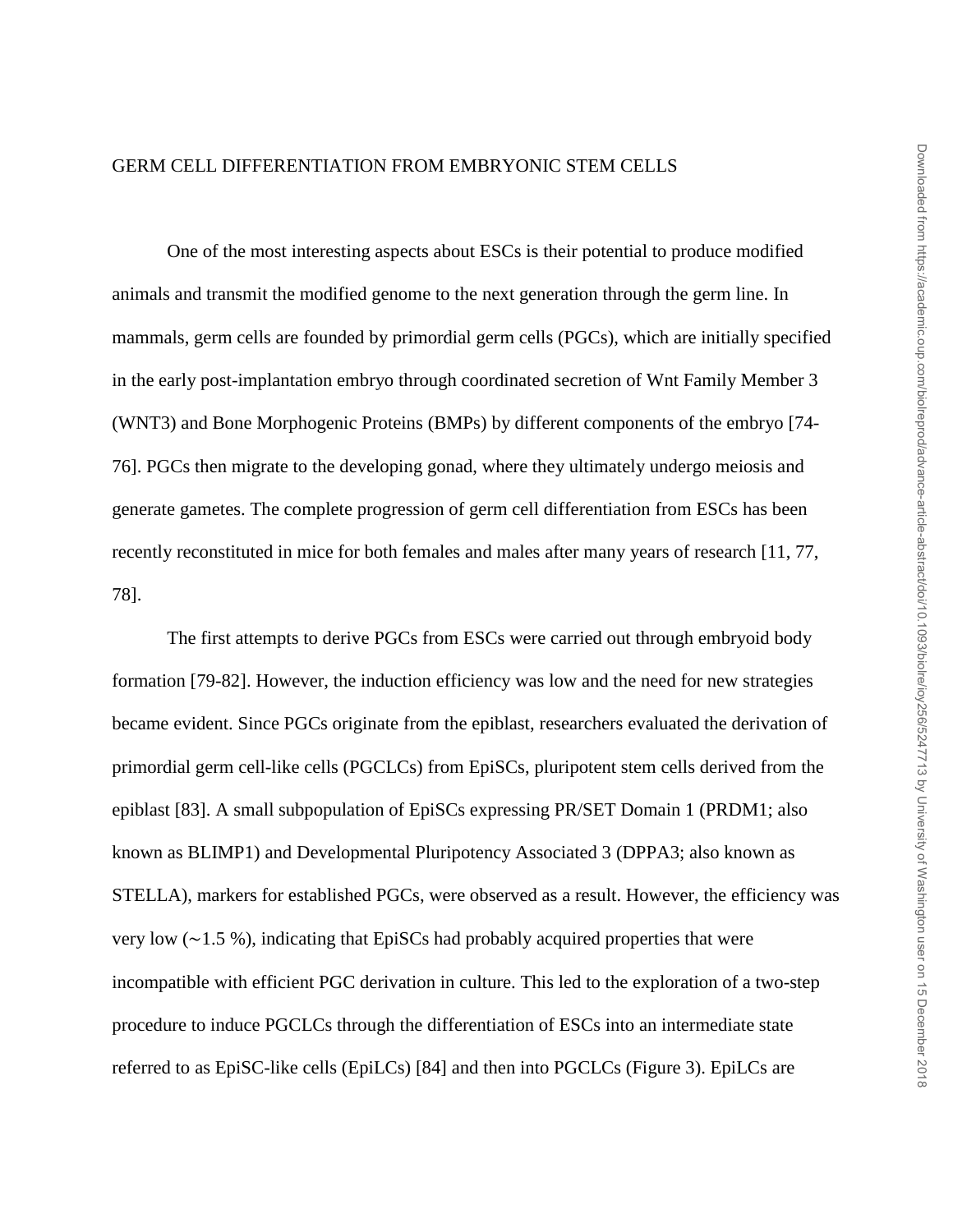similar to pre-gastrulating epiblast cells but distinct from EpiSCs. Such differentiation was carried out upon stimulation with activin A and bFGF. Then, EpiLCs were differentiated into primordial germ cell-like cells (PGCLCs) by stimulation with BMP4, LIF, stem cell factor (SCF) and epidermal growth factor (EGF). The efficiency of this method was 30 % higher than the one observed in EpiSCs and the global transcription profiles, epigenetic reprogramming and cellular dynamics of the induction were concordant with PGC specification *in vivo* [85-87]. That work suggested that PGCLC induction likely occurred during the transition from ESCs to EpiSCs.

PGCLCs have also been established from EpiSCs through a different strategy: ectopic expression of master regulatory genes involved in PGC specification [88]. Such genes include *BLIMP1*, *TFAP2C* and *PRDM14*. Additionally, the overexpression of the *PRDM14* gene alone has been sufficient to achieve an efficient derivation of PGCLCs, however this strategy has only worked in EpiSCs [88]. It has also been observed that the induced expression of NANOG stimulates the induction of putative PGCLCs independently of BMP signaling in EpiLCs [89].

The steps of germ cell differentiation, which occur after PGC specification, diverge between males and females. However, both pathways share one main aspect: they need coculture with somatic gonadal cells to initiate meiosis. The potential of PGCLCs to undergo spermatogenesis has been evaluated both *in vivo* and *in vitro*. The former approach consisted of transplanting BLIMP1 and STELLA-positive PGCLCs into seminiferous tubules of neonatal mice lacking endogenous germ cells. As consequence, PGCLCs underwent spermatogenesis and gave rise to spermatozoa with normal morphology. This PGCLC-derived sperm was later used to fertilize oocytes via intracytoplasmic sperm injection (ICSI). The blastocysts resulting from this fertilization gave rise to viable offspring with normal sex-specific methylation status [84]. Regarding *in vitro* assays, there are at least two main approaches that have been studied. The first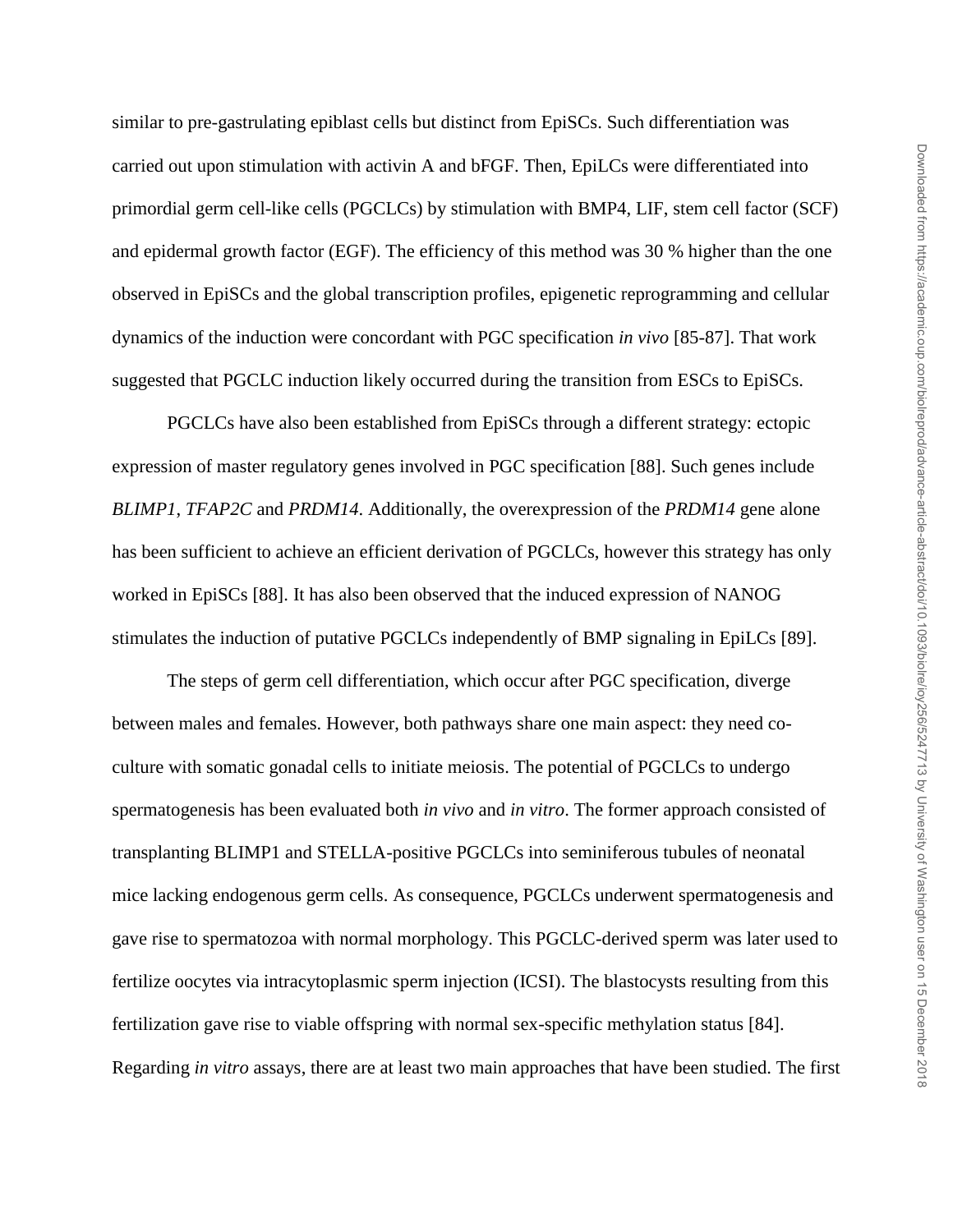consisted of differentiating PGCLCs into spermatogonia-like cells (SLCs) by aggregating them with somatic testicular cells from E12.5 ICR mice (reconstituted testes) [90]. After two days of floating culture and 21 days of gas-liquid culture, cells expressing DEAD-Box Helicase 4 (DDX4; also known as VASA), a marker for gonadal germ cells, and Zinc Finger and BTB Domain Containing 16 (ZBTB16; also known as PLZF), a spermatogonial stem cell (SSC) marker that initiates expression in pro-spermatogonia, were identified and cultured. These cells gave rise to germ line stem cells (GSCs), the primary cell line that colonizes adult testes, contributes to spermatogenesis and gives rise to fertile offspring. The second important *in vitro* study consisted in co-culturing established PGCLCs with early postnatal testicular cells of  $KIT^{W}/KIT^{W-V}$  mice, which are devoid of PGCs [78]. Cells were cultured under retinoic acid (RA), a BMP mixture (2-4-7), and activin A. After six days of exposure, testis somatic cells actively migrated toward PGCLCs, forming aggregated colonies with cells positive for the meiosis markers, STRA8 and DMC1, and the germ cell markers, DDX4 and NANOS3, but negative for BLIMP1, STELLA, SSEA1 and OCT4, suggesting differentiation from the PGC/SSC state. On day 7, RA, BMPs and activin were withdrawn and replaced by folliclestimulating hormone (FSH), bovine pituitary extract (BPE), and testosterone (T). Three days later (day 10), cells started expressing post-meiotic Protamin 1 (PRM1), with haploid spermatid markers, Tp1, Prm1, acrosin, and haprin, became upregulated by day 14. When injected into wild-type oocytes, these spermatid-like cells gave rise to fertile offspring.

The reconstitution of oogenesis *in vitro* has followed a similar co-culture strategy but making use of reconstituted ovaries (rOvaries) instead [91]. For this, PGCLCs were first cocultured with E12.5 gonadal somatic cells from ICR female mice for two days and implanted into the ovaries of four-week-old immunodeficient KSN females. This led to the generation of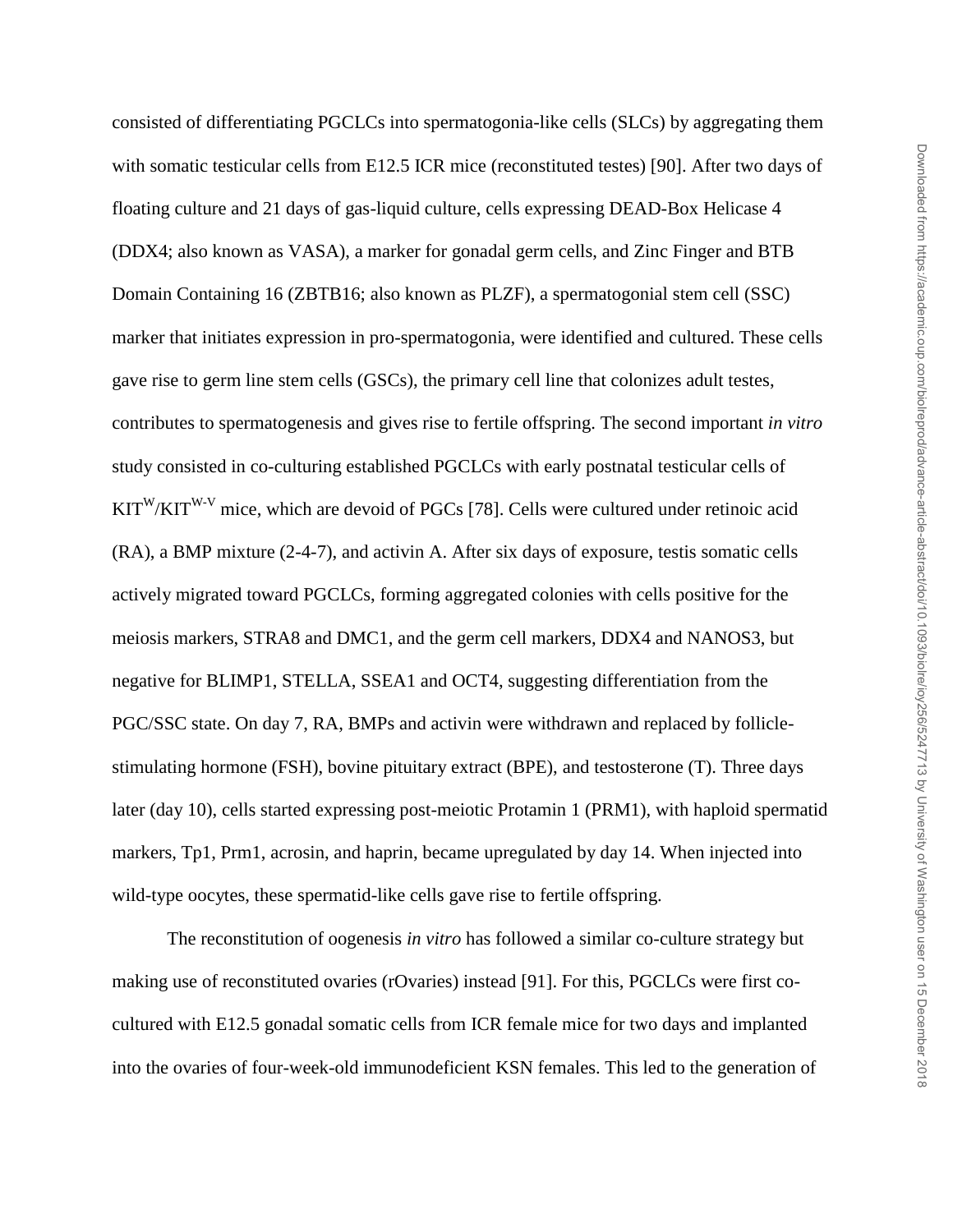Downloaded from https://academic.oup.com/biolreprod/advance-article-abstract/doi/10.1093/biolre/ioy256/5247713 by University of Washington user on 15 December 2018 Downloaded from https://academic.oup.com/biolreprod/advance-article-abstract/doi/10.1093/biolre/ioy256/5247713 by University of Washington user on 15 December 2018

secondary follicle-like structures that were collected from the ovaries after four weeks and fertilized to produce viable offspring. This procedure, however, exhibited a very low efficiency (3.9%), since zygotes derived from PGCLCs were unable to extrude second polar bodies, resulting in digynic triploid (materal-maternal-paternal) or diploid (maternal-maternal) phenotypes with failed fertilization. This marked the need of modifications to achieve better results and to avoid dependency on grafting. In this context, the implementation of an estrogenreceptor antagonist (ICI182780) during co-culture meant a significant advance, since it helped avoid the formation of follicles with abnormal external layers and multiple oocytes [77]. The culture of rOvaries under such an estrogen inhibitor led to the generation of 237 secondary follicle-like structures per rOvary after three weeks of culture [11]. Follicles were then manually separated from each other to receive equal signaling and cultured for 11 days *in vitro* growth (IVG) medium containing FSH, which allowed oocytes to reach the germinal vesicle (GV) stage. On average, 55 fully grown oocytes were obtained per rOvary [11]. After the oocytes were transferred into *in vitro* maturation (IVM) conditions, 28.9% of the GV oocytes extruded a first polar body. In general, these new MII oocytes showed normal morphology compared to *in vivo* derived oocytes and almost complete methylation patterns at the evaluated maternal imprinted genes (*H19* and *IGF2R*), but showed a higher frequency of aneuploidy and a lower rate of fertilization. The process of oogenesis *in vitro* was validated through RNA-Seq, showing close resemblance with the differentiation process *in vivo*. Following IVF, the newly generated oocytes developed into 2-cell embryos, which after transferred into pseudo-pregnant albino females, gave rise to seemingly normal fertile pups with colored eyes [11, 77]. Lastly, new ESC lines were successfully derived from the blastocysts of *in vitro*-generated oocytes.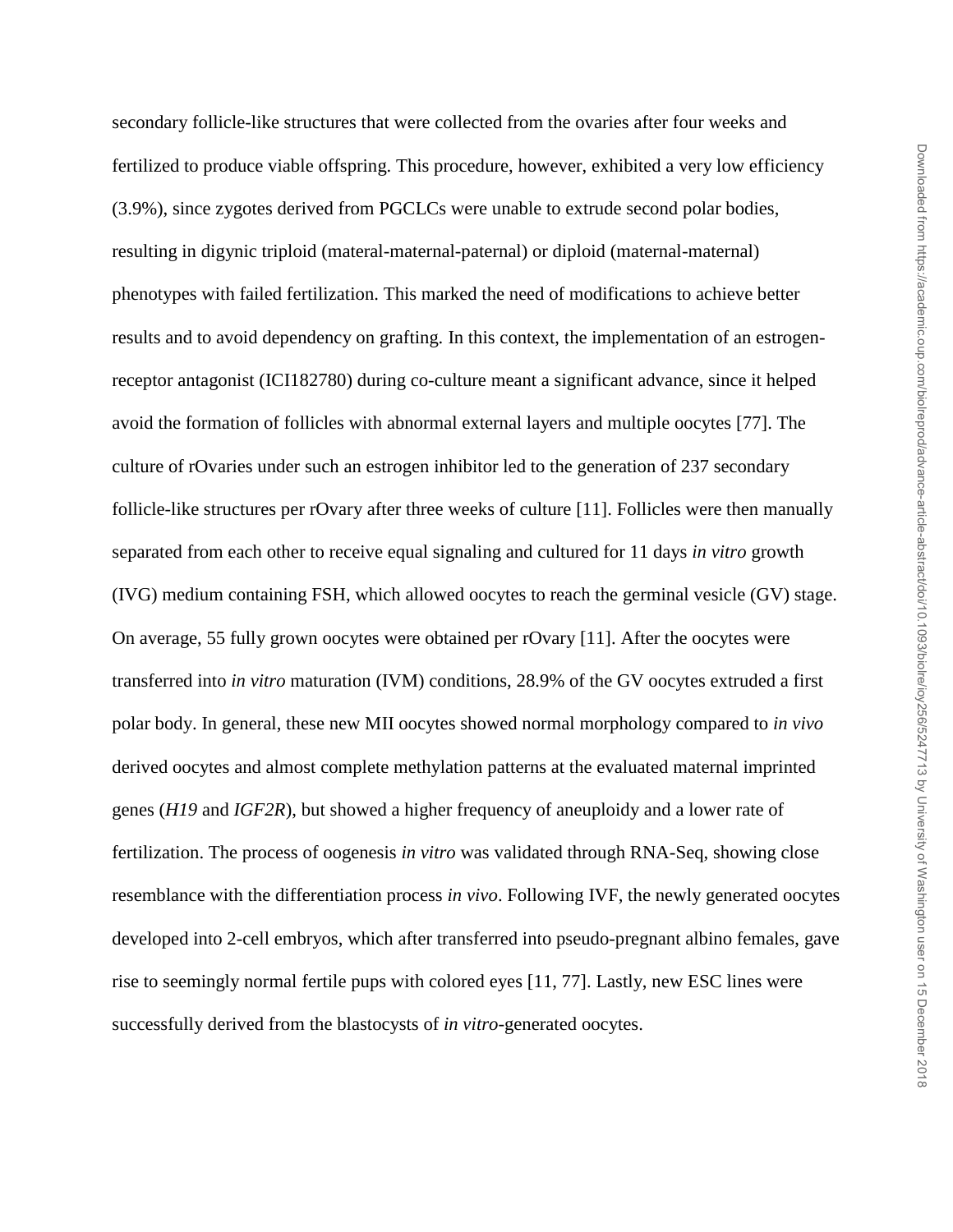The approach that worked in mice, however, did not confer germ line competence to human ESCs [92]. This might be due to differences in the regulation of pluripotency and early post-implantation development between species. Numerous marked differences have been identified between mouse and other species such as pigs, humans and monkeys [93, 94]. For instance, it has been shown that the expression of BLIMP1, the first and main regulator of PGCs in mice, is downstream of SOX17 in human PGCs [92]. The role of BLIMP1 in human PGCs is related to the repression of endodermal genes [95]. The expression of SOX17, in turn, depends on the duration and dosage of WNT signaling, which induces the expression of EOMES to activate SOX17 [96]. Additionally, unlike in murine cells, NANOG alone cannot induce human PGC formation; and PRDM14 expression is rather low and cytoplasmic in porcine PGCs [94]. Nonetheless, despite the indicated differences, efficient derivation of human early PGCs *in vitro* has been achieved using at least two independent methods.

The first approach converted primed (traditional) ESCs into naïve ESCs under a fourinhibitor (4i) condition [92]. Culture conditions were composed of LIF, bFGF, TGF-beta1, CHIR99021 (GSK3 inhibitor), PD0325901 (MEK inhibitor) SB203580 (MAPK inhibitor) and SP600125 (JNK inhibitor) [41]. These naïve ESCs were then induced into EpiLCs by culture under  $bFGF$  and  $TGF\beta1$  for two days; and lastly, into PGCLCs. This last step was carried out under BMP4, LIF, SCF and EGF in low adhesion dishes (~5 days), resulting in about 30% efficiency. In comparison to conventional human ESCs, which have poor germ line competence, these 4i-cultured ESCs exhibited an upregulation of early-mesodermal genes (e.g., *T, MIXL1, RUNX1, PDGFRA*), which may provide competence for germ cell fate. Some studies have suggested that human PGCs may originate at the onset of gastrulation from mesodermal precursors, and not from the pre-gastrulation epiblast [93, 97]. The transcription profile of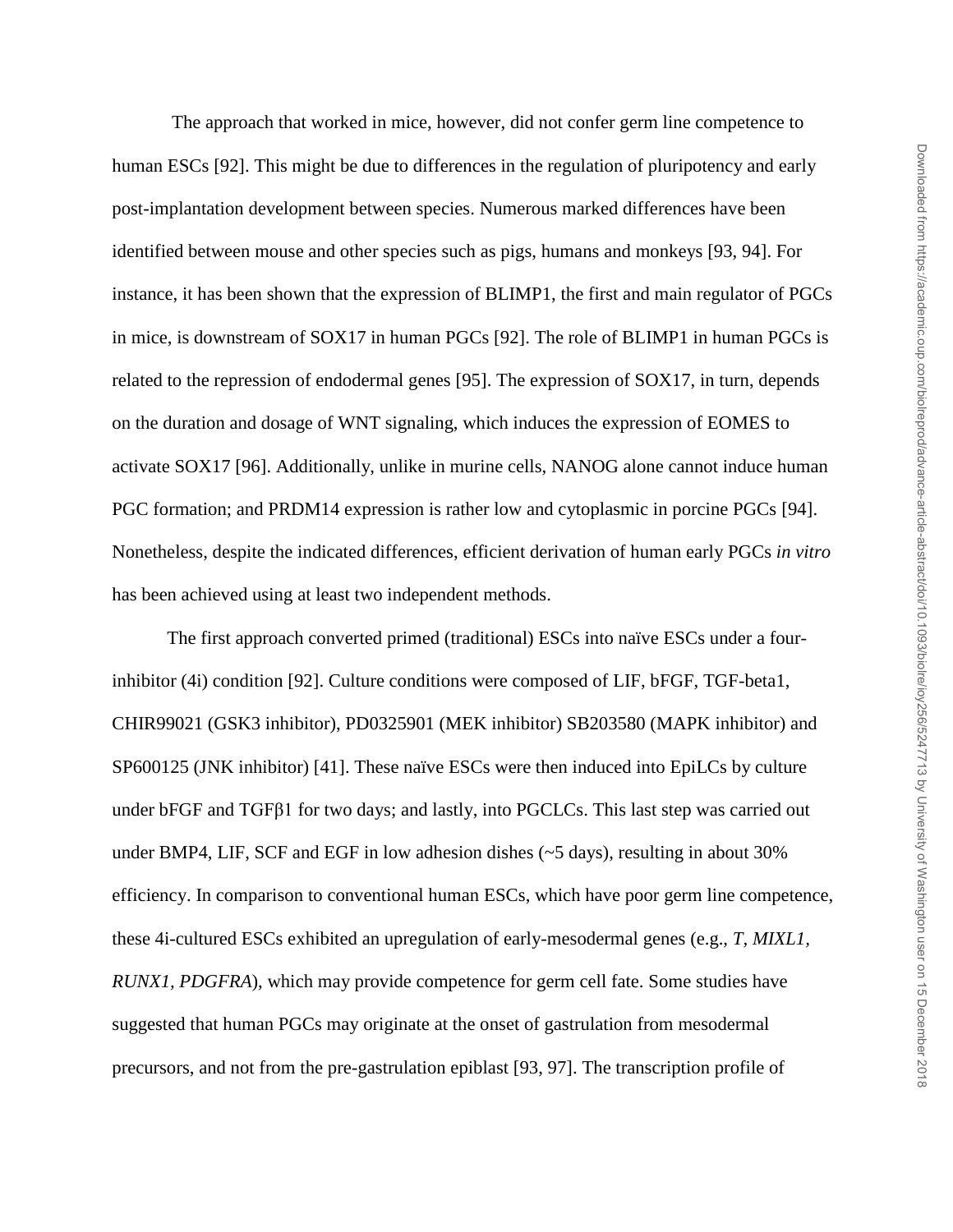PGCLCs obtained under this condition was very similar to the one of *in vivo* PGCs [92]. Additionally, their imprinting status indicates they are likely pre-migratory PGCs, given that DNA methylation and imprint erasure had recently been initiated [92, 95].

In a different strategy, human ESCs were first converted into incipient mesoderm-like cells (iMeLCs) by exposure to activin A and GSK3Binhibitor [93, 96]. These iMeLCs were then differentiated into PGCLCs under the same conditions used in the first approach [92]. As result, aggregates containing 30% of BLIMP1 and TFAP2C-positive PGCLCs were generated after four days. The transcription profiles of these PGCLCs were similar to the ones from PGCLCs generated through the first method. Robust PGC induction has also been reported using a similar method in a RB27 medium [94].

Recently, human oogonia-like cells have been generated from induced PSC [12]. For this, male and female induced PSCs were induced into PGCLCs via iMELCs [93] and cultured in xenogeneic reconstituted ovaries with mouse embryonic ovarian somatic cells. After 4 months, cells downregulated early germ-cell and core/naïve pluripotency genes and upregulated STRA8, a gene essential for meiosis initiation, and SYCP3, but not γH2AX, DMC1 and SYCP1, indicating that they had not yet initiated meiotic recombination [12]. The gene expression properties and epigenetic marks of these cells were similar to those of week 7-9 oogonia/gonocytes. Nonetheless, reactivation of the X-chromosome was incomplete, and further research is still needed. Lastly, it has also been shown that human PGCs can be induced into spermatogonial stem cell-like cells (SSCLCs), enter meiosis and differentiate into haploid spermatogenic cells by overexpressing *DAZL* and other genes or by adding factors, such as retinoic acid, to the culture medium [98-101].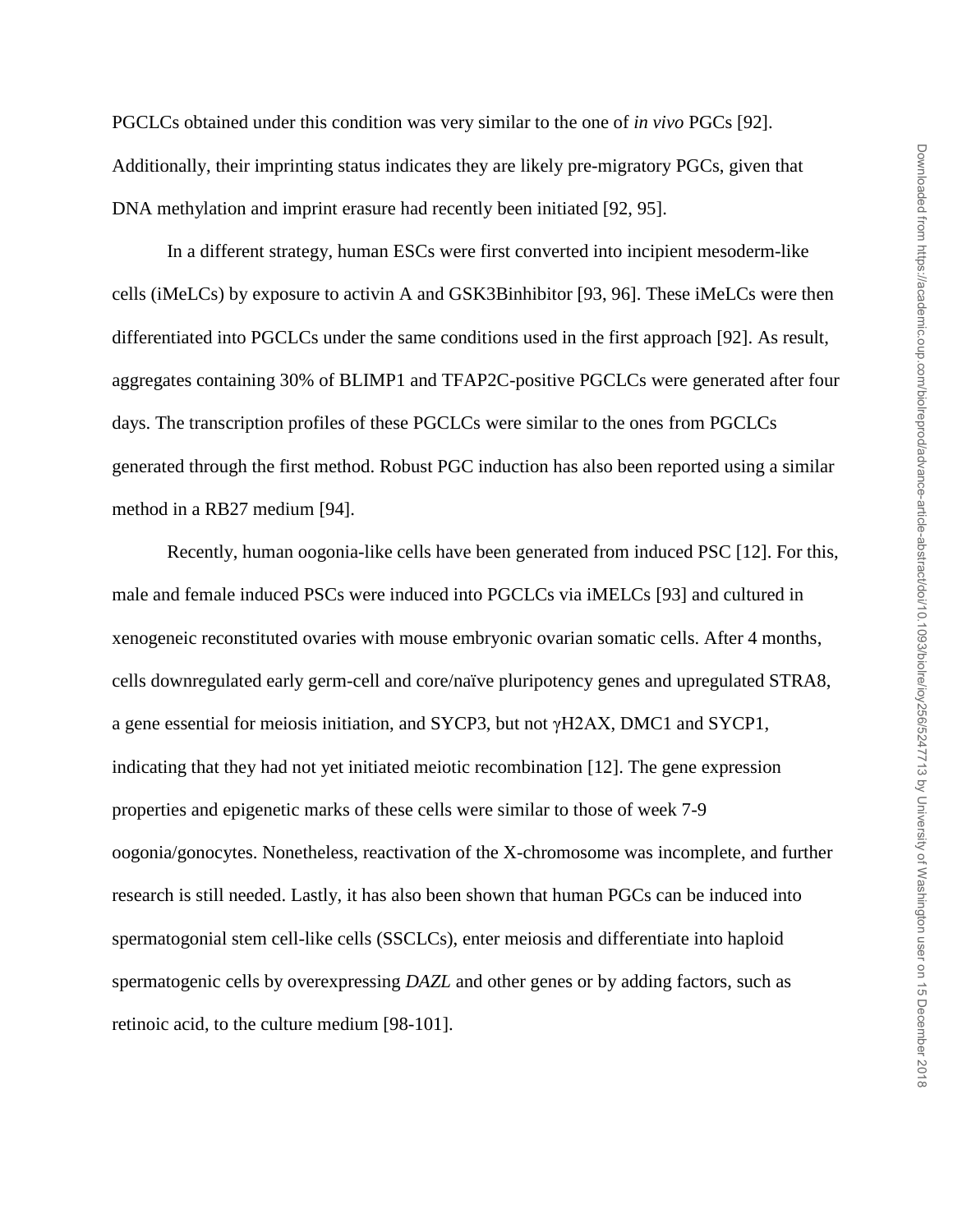Although the number of reports pertaining to germ cell differentiation in domesticated mammal species is not as high as in mouse and human, there are some interesting studies that are worth remarking [102]. One of these studies has shown that porcine PGCs originate from the posterior pre-primitive-streak competent epiblast by sequential upregulation of SOX17 and BLIMP1 in response to WNT and BMP signaling [94]. Unlike murine PGCs, porcine PGCs express PRDM14 weakly and the expression is apparently cytoplasmic, whereas the expression of SOX2 is undetectable [94].

A well-defined culture system based on the EpiLC differentiation approach [84, 103] has been proposed to generate porcine PGCLCs from induced PSCs [104]. Essentially, porcine PSCs were induced from porcine embryonic fibroblasts and converted into EpiLCs by culture under Activin A and bFGF for two days. These cells were then disaggregated and cultured in medium supplemented with BMP4, BMP8a, LIF, SCF and EGF, which led to their differentiation into PGCLCs. PGCLCs proliferated robustly and formed tight and large aggregates during the first four days of differentiation, showing a decrease in proliferation after day 5. PGCLC identity was supported by PGC markers (BLIMP1, PRDM14, STELLA), high OCT4 and SOX2 expression levels, *in vivo* PGC-like epigenetic status and by transcriptome and gene ontology analyzes that reflected a gamete production scheme. PGCLCs were then differentiated into SSCLCs, which had the potential to enter meiosis and undergo spermatogenesis *in vivo*, after being exposed to RA, glial cell line-derived neurotrophic factor and testosterone *in vitro*. The identity of these SSCLCs was determined by the expression of DAZL and STRA8.

The number of comprehensive studies focused on germ cell differentiation in cattle is lower than in other species. Nonetheless, some studies have supported the importance of retinoic acid and/or BMPs during germ cell differentiation, either from induced PSCs [105] or from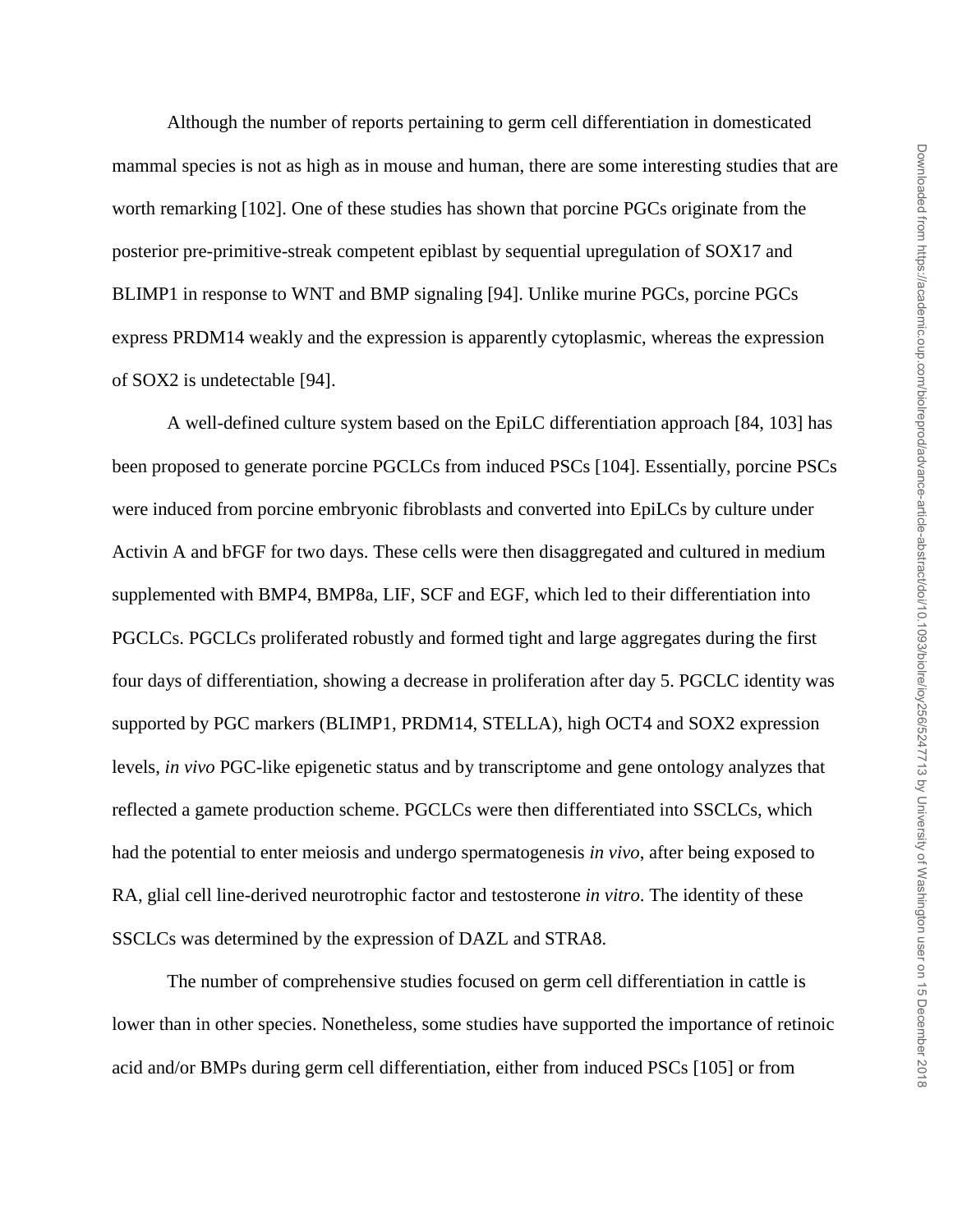ovarian stem cells [106]. The importance of retinoic acid in gametogenesis and induction of meiosis has also been reported in buffalo [107, 108].

Although no clear procedures for deriving PGCLCs from ovine PSCs have been reported to date, some studies have shown the beneficial roles of melatonin in oocyte maturation [109] and *in vitro* generation of functional sperm from SSCs [110]. This *in vitro*-generated sperm successfully fertilized oocytes and zygotes developed up to the blastula stage. Undoubtedly, the discovery of the complete progression of germ cell differentiation in mice has set an invaluable precedent for reproductive sciences and fueled the enthusiasm of researchers and industries working on agricultural species to pursue similar approaches. It is only a matter of weeks, months or a few years at most until science achieves this goal.

### CONCLUDING REMARKS

In the current context of a growing world population, the demand for food is expected to be substantially higher by 2050 [111]. The IVB strategy proposed in this article may be of help to address this issue, as the genetic gain achieved in a short time could be translated into more and better food to satisfy such demands. However, IVB largely depends on advancements in the field of *in vitro* germ cell differentiation, which has shown significant advances in mice. Although differences in the PGC specification pathways exist between mice and other mammals, the idea behind IVB remains practical and as the simulation performed in this work clearly shows, the benefits of its implementation would be very significant. As soon as reliable protocols for germ cell differentiation become available for livestock species, IVB could become an integral part of breeding programs for a broad range of productive traits.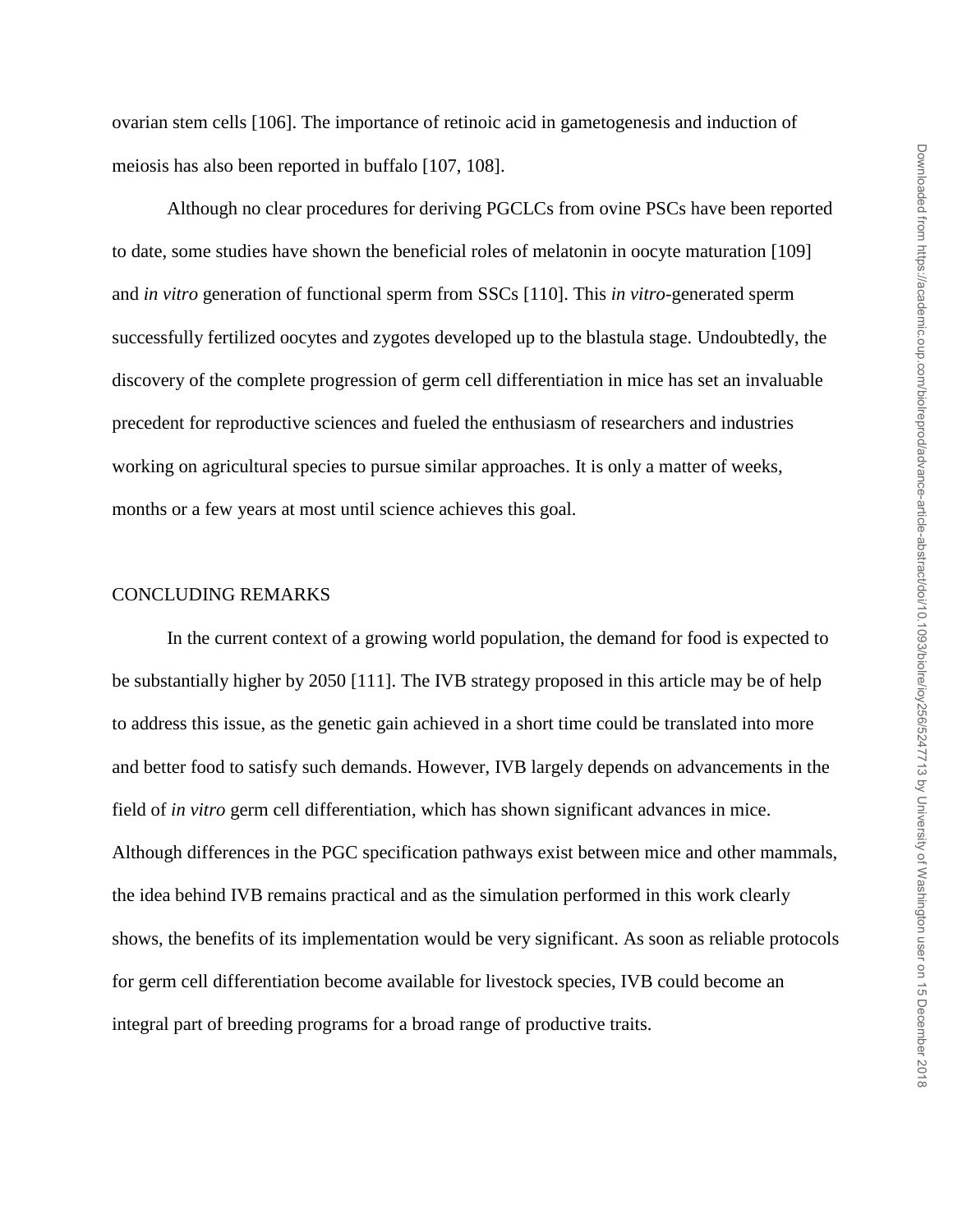#### ACKNOWLEDGEMENTS

We would like to thank Joseph Owen for kindly revising language and providing comments that greatly improved the manuscript.

### REFERENCES

1. Hu ZL, Park CA, Reecy JM. Developmental progress and current status of the Animal QTLdb. Nucleic Acids Res 2016; 44:D827-833.

2. Meuwissen TH, Hayes BJ, Goddard ME. Prediction of total genetic value using genome-wide dense marker maps. Genetics 2001; 157:1819-1829.

3. Hayes BJ, Bowman PJ, Chamberlain AJ, Goddard ME. Invited review: Genomic selection in dairy cattle: progress and challenges. J Dairy Sci 2009; 92:433-443.

4. Schaeffer LR. Strategy for applying genome-wide selection in dairy cattle. J Anim Breed Genet 2006; 123:218-223.

5. Cleveland MA, Hickey JM. Practical implementation of cost-effective genomic selection in commercial pig breeding using imputation. J Anim Sci 2013; 91:3583-3592.

6. Swan AA, Johnston DJ, Brown DJ, Tier B, Graser HU. Integration of genomic information into beef cattle and sheep genetic evaluations in Australia. Animal Production Science 2012; 52:126-132.

7. VanRaden PM, Van Tassell CP, Wiggans GR, Sonstegard TS, Schnabel RD, Taylor JF, Schenkel FS. Invited review: Reliability of genomic predictions for North American Holstein bulls. Journal of Dairy Science 2009; 92:16-24.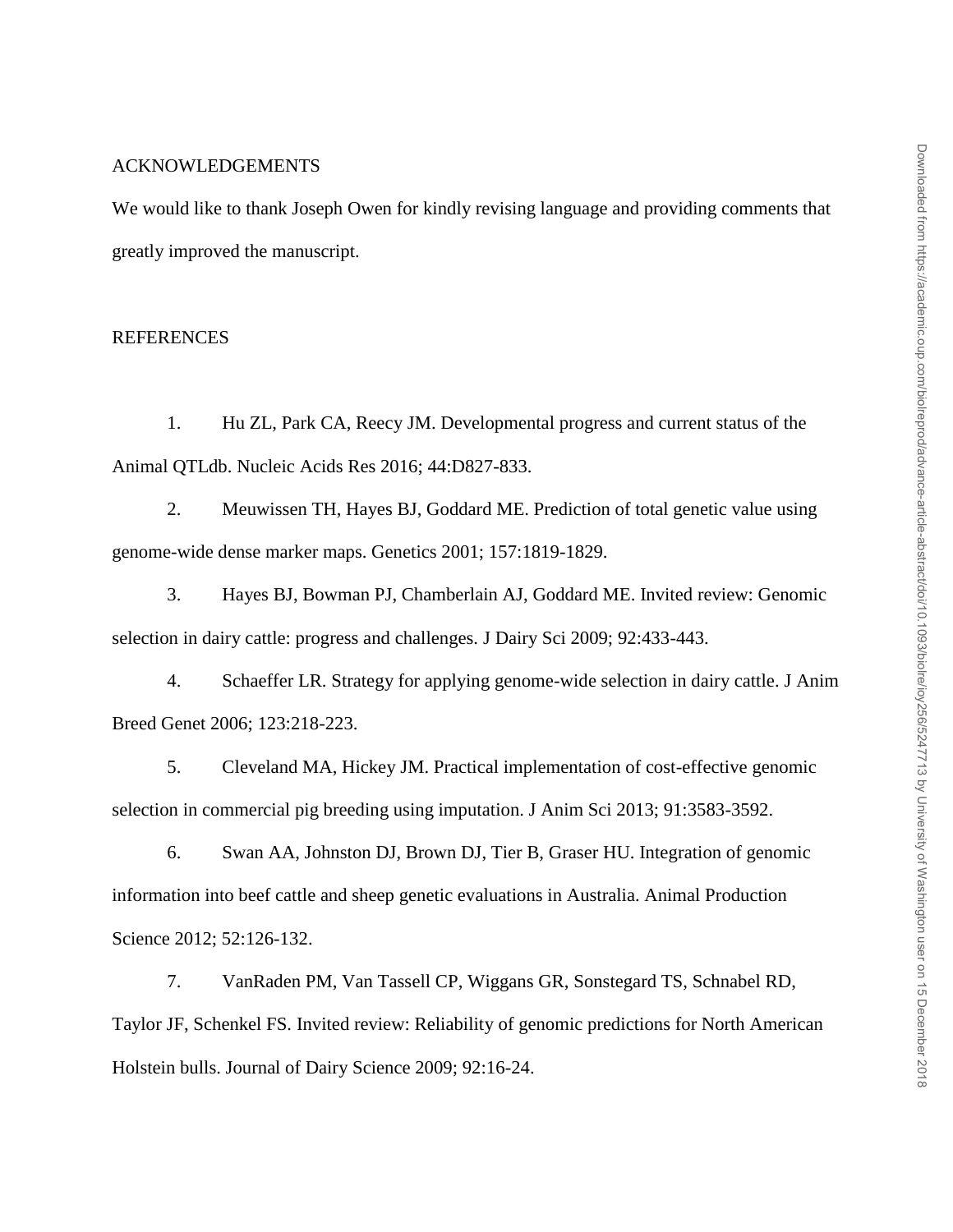8. Garcia-Ruiz A, Cole JB, VanRaden PM, Wiggans GR, Ruiz-Lopez FJ, Van Tassell CP. Changes in genetic selection differentials and generation intervals in US Holstein dairy cattle as a result of genomic selection. Proc Natl Acad Sci U S A 2016; 113:E3995-4004.

9. Hickey JM. Sequencing millions of animals for genomic selection 2.0. J Anim Breed Genet 2013; 130:331-332.

10. Bogliotti YS, Wu J, Vilarino M, Okamura D, Soto DA, Zhong C, Sakurai M, Sampaio RV, Suzuki K, Izpisua Belmonte JC, Ross PJ. Efficient derivation of stable primed pluripotent embryonic stem cells from bovine blastocysts. Proc Natl Acad Sci U S A 2018; 115:2090-2095.

11. Hikabe O, Hamazaki N, Nagamatsu G, Obata Y, Hirao Y, Hamada N, Shimamoto S, Imamura T, Nakashima K, Saitou M, Hayashi K. Reconstitution in vitro of the entire cycle of the mouse female germ line. Nature 2016; 539:299-303.

12. Yamashiro C, Sasaki K, Yabuta Y, Kojima Y, Nakamura T, Okamoto I, Yokobayashi S, Murase Y, Ishikura Y, Shirane K, Sasaki H, Yamamoto T, et al. Generation of human oogonia from induced pluripotent stem cells in vitro. Science 2018; 362:356-359.

13. Jenko J, Gorjanc G, Cleveland MA, Varshney RK, Whitelaw CB, Woolliams JA, Hickey JM. Potential of promotion of alleles by genome editing to improve quantitative traits in livestock breeding programs. Genet Sel Evol 2015; 47:55.

14. Gonen S, Jenko J, Gorjanc G, Mileham AJ, Whitelaw CB, Hickey JM. Potential of gene drives with genome editing to increase genetic gain in livestock breeding programs. Genet Sel Evol 2017; 49:3.

15. Cheng H, Garrick D, Fernando R. XSim: Simulation of Descendants from Ancestors with Sequence Data. G3 (Bethesda) 2015; 5:1415-1417.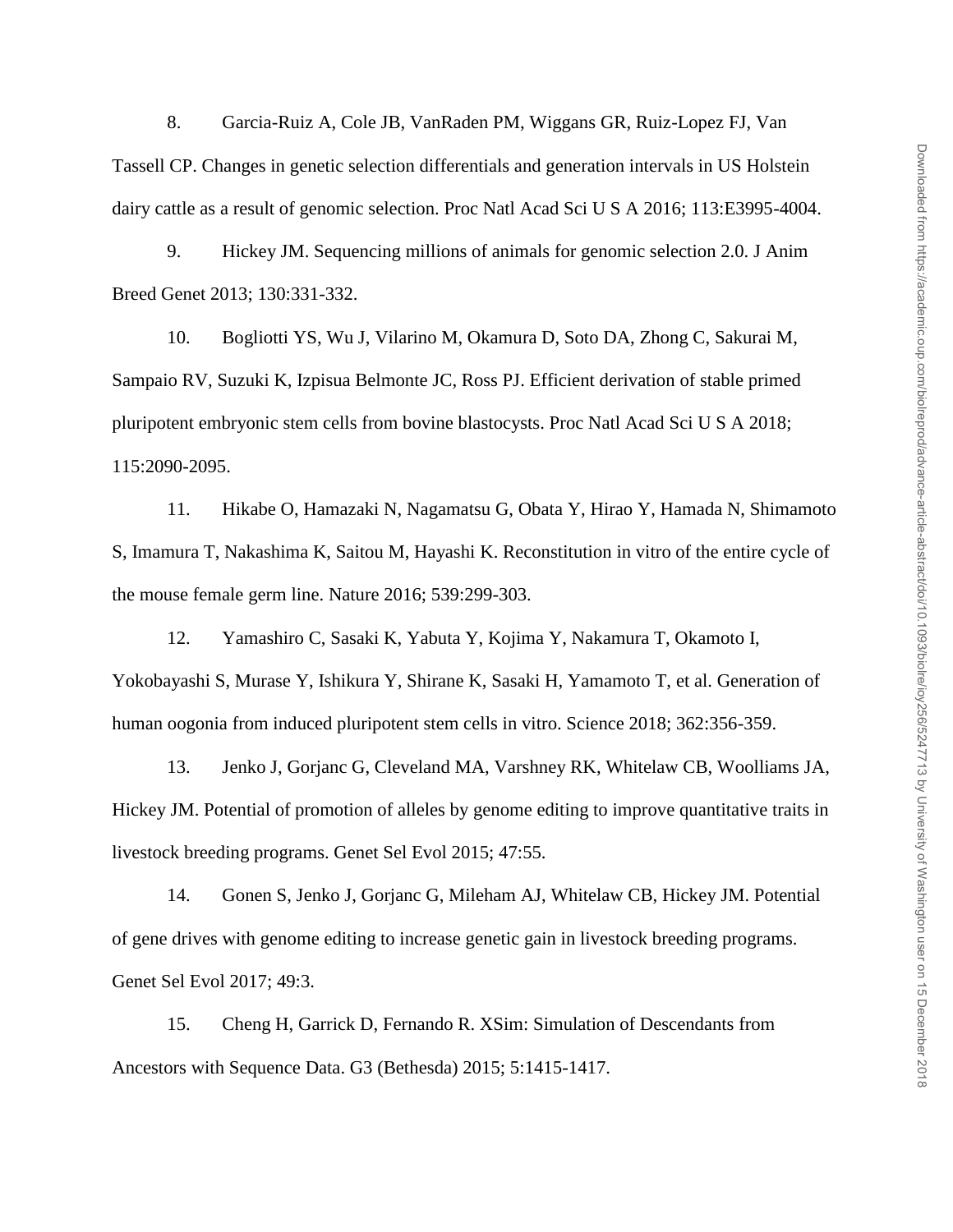16. Georges M, Massey JM. Velogenetics, or the Synergistic Use of Marker Assisted Selection and Germ-Line Manipulation. Theriogenology 1991; 35:151-159.

17. Taji A, Williams R. Use of in vitro breeding strategies in the development of Australian native plants. Proceedings of the Vth International Symposium on New Floricultural Crops 2005:87-93.

18. Kasinathan P, Wei H, Xiang T, Molina JA, Metzger J, Broek D, Kasinathan S, Faber DC, Allan MF. Acceleration of genetic gain in cattle by reduction of generation interval. Sci Rep 2015; 5:8674.

19. Duranthon V, Chavatte-Palmer P. Long term effects of ART: What do animals tell us? Mol Reprod Dev 2018; 85:348-368.

20. Blondin P. Logistics of large scale commercial IVF embryo production. Reprod Fertil Dev 2016; 29:32-36.

21. Eggan K, Akutsu H, Loring J, Jackson-Grusby L, Klemm M, Rideout WM, 3rd, Yanagimachi R, Jaenisch R. Hybrid vigor, fetal overgrowth, and viability of mice derived by nuclear cloning and tetraploid embryo complementation. Proc Natl Acad Sci U S A 2001; 98:6209-6214.

22. Kou Z, Kang L, Yuan Y, Tao Y, Zhang Y, Wu T, He J, Wang J, Liu Z, Gao S. Mice cloned from induced pluripotent stem cells (iPSCs). Biol Reprod 2010; 83:238-243.

23. Chen JK, Liu H, Liu J, Qi J, Wei B, Yang JQ, Liang HQ, Chen Y, Chen J, Wu YR, Guo L, Zhu JY, et al. H3K9 methylation is a barrier during somatic cell reprogramming into iPSCs. Nature Genetics 2013; 45:34-U62.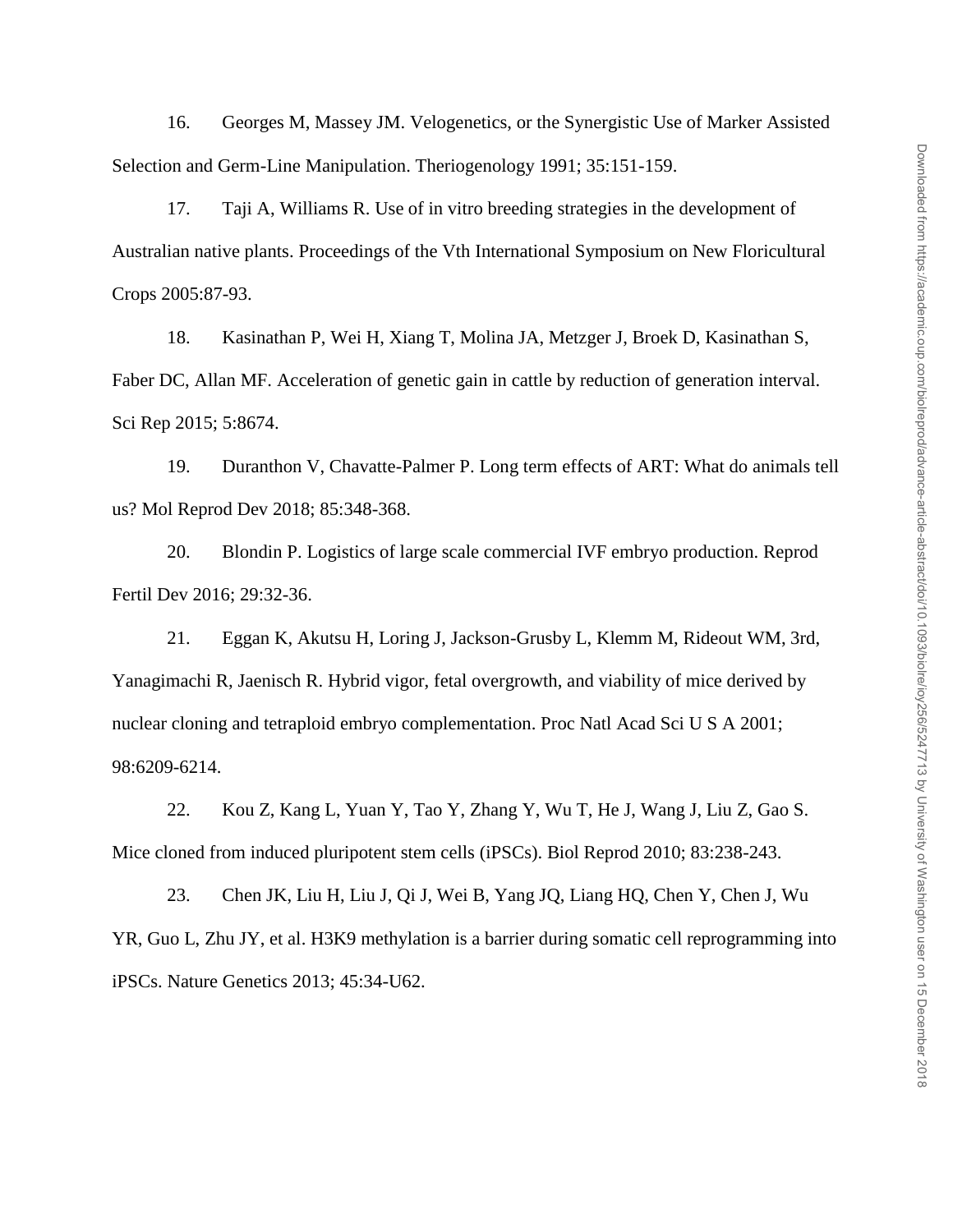24. Matoba S, Liu YT, Lu FL, Iwabuchi KA, Shen L, Inoue A, Zhang Y. Embryonic Development following Somatic Cell Nuclear Transfer Impeded by Persisting Histone Methylation. Cell 2014; 159:884-895.

25. Ng RK, Gurdon JB. Maintenance of epigenetic memory in cloned embryos. Cell Cycle 2005; 4:760-763.

26. Santos F, Zakhartchenko V, Stojkovic M, Peters A, Jenuwein T, Wolf E, Reik W, Dean W. Epigenetic marking correlates with developmental potential in cloned bovine preimplantation embryos. Current Biology 2003; 13:1116-1121.

27. Kishigami S, Mizutani E, Ohta H, Hikichi T, Van Thuan N, Wakayama S, Bui HT, Wakayama T. Significant improvement of mouse cloning technique by treatment with trichostatin A after somatic nuclear transfer. Biochemical and Biophysical Research Communications 2006; 340:183-189.

28. Zhao JG, Ross JW, Hao YH, Spate LD, Walters EM, Samuel MS, Rieke A, Murphy CN, Prather RS. Significant Improvement in Cloning Efficiency of an Inbred Miniature Pig by Histone Deacetylase Inhibitor Treatment after Somatic Cell Nuclear Transfer. Biology of Reproduction 2009; 81:525-530.

29. Zhang JC, Qu PX, Zhou C, Liu X, Ma XN, Wang MY, Wang YS, Su JM, Liu J, Zhang Y. MicroRNA-125b is a key epigenetic regulatory factor that promotes nuclear transfer reprogramming. Journal of Biological Chemistry 2017; 292:15916-15926.

30. Liu X, Wang YZ, Gao YP, Su JM, Zhang JC, Xing XP, Zhou C, Yao KZ, An QL, Zhang Y. H3K9 demethylase KDM4E is an epigenetic regulator for bovine embryonic development and a defective factor for nuclear reprogramming. Development 2018; 145.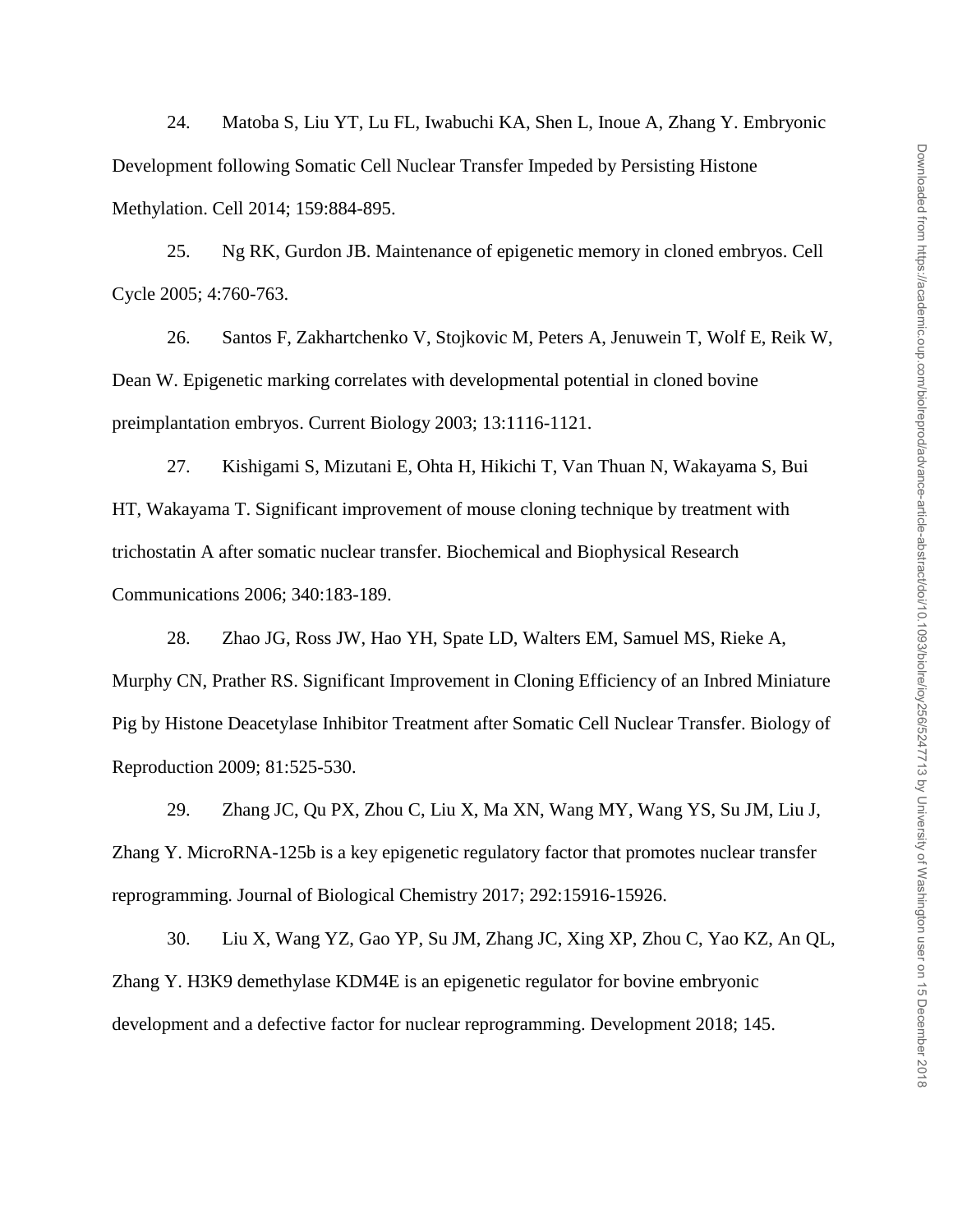31. Wu J, Izpisua Belmonte JC. Dynamic Pluripotent Stem Cell States and Their Applications. Cell Stem Cell 2015; 17:509-525.

32. Nichols J, Smith A. Naive and primed pluripotent states. Cell Stem Cell 2009; 4:487-492.

33. Nichols J, Smith A. The origin and identity of embryonic stem cells. Development 2011; 138:3-8.

34. Rossant J. Stem cells and early lineage development. Cell 2008; 132:527-531.

35. Ying QL, Wray J, Nichols J, Batlle-Morera L, Doble B, Woodgett J, Cohen P,

Smith A. The ground state of embryonic stem cell self-renewal. Nature 2008; 453:519-U515.

36. Czechanski A, Byers C, Greenstein I, Schrode N, Donahue LR, Hadjantonakis AK, Reinholdt LG. Derivation and characterization of mouse embryonic stem cells from permissive and nonpermissive strains. Nat Protoc 2014; 9:559-574.

37. Silva J, Barrandon O, Nichols J, Kawaguchi J, Theunissen TW, Smith A.

Promotion of reprogramming to ground state pluripotency by signal inhibition. PLoS Biol 2008; 6:e253.

38. Nichols J, Jones K, Phillips JM, Newland SA, Roode M, Mansfield W, Smith A, Cooke A. Validated germline-competent embryonic stem cell lines from nonobese diabetic mice. Nat Med 2009; 15:814-818.

39. Brons IG, Smithers LE, Trotter MW, Rugg-Gunn P, Sun B, Chuva de Sousa Lopes SM, Howlett SK, Clarkson A, Ahrlund-Richter L, Pedersen RA, Vallier L. Derivation of pluripotent epiblast stem cells from mammalian embryos. Nature 2007; 448:191-195.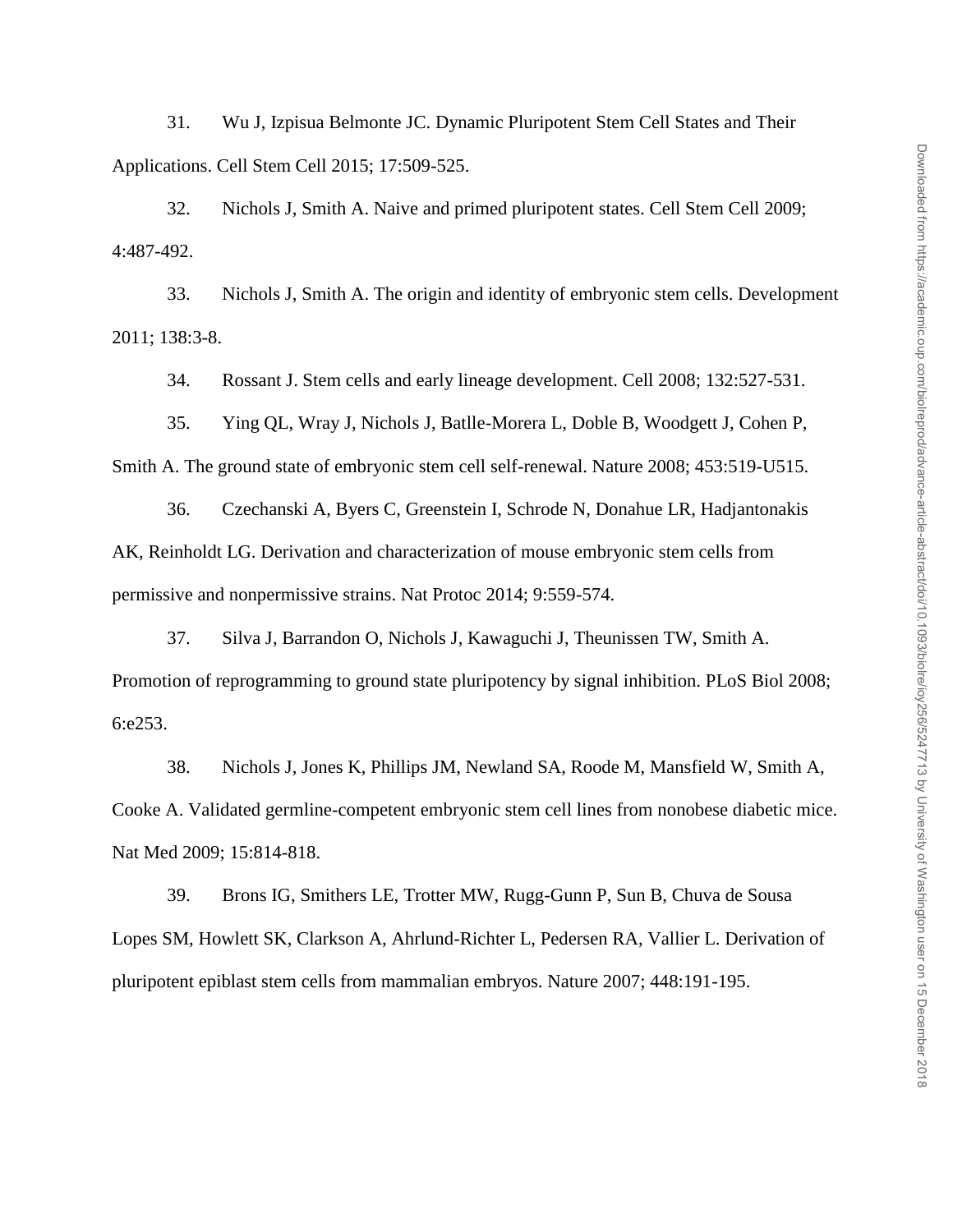40. Tesar PJ, Chenoweth JG, Brook FA, Davies TJ, Evans EP, Mack DL, Gardner RL, McKay RD. New cell lines from mouse epiblast share defining features with human embryonic stem cells. Nature 2007; 448:196-199.

41. Gafni O, Weinberger L, Mansour AA, Manor YS, Chomsky E, Ben-Yosef D, Kalma Y, Viukov S, Maza I, Zviran A, Rais Y, Shipony Z, et al. Derivation of novel human ground state naive pluripotent stem cells. Nature 2013; 504:282-286.

42. Ware CB, Nelson AM, Mecham B, Hesson J, Zhou W, Jonlin EC, Jimenez-Caliani AJ, Deng X, Cavanaugh C, Cook S, Tesar PJ, Okada J, et al. Derivation of naive human embryonic stem cells. Proc Natl Acad Sci U S A 2014; 111:4484-4489.

43. Theunissen TW, Powell BE, Wang H, Mitalipova M, Faddah DA, Reddy J, Fan ZP, Maetzel D, Ganz K, Shi L, Lungjangwa T, Imsoonthornruksa S, et al. Systematic Identification of Culture Conditions for Induction and Maintenance of Naive Human Pluripotency. Cell Stem Cell 2014; 15:524-526.

44. Takashima Y, Guo G, Loos R, Nichols J, Ficz G, Krueger F, Oxley D, Santos F, Clarke J, Mansfield W, Reik W, Bertone P, et al. Resetting transcription factor control circuitry toward ground-state pluripotency in human. Cell 2014; 158:1254-1269.

45. Duggal G, Warrier S, Ghimire S, Broekaert D, Van der Jeught M, Lierman S, Deroo T, Peelman L, Van Soom A, Cornelissen R, Menten B, Mestdagh P, et al. Alternative Routes to Induce Naive Pluripotency in Human Embryonic Stem Cells. Stem Cells 2015; 33:2686-2698.

46. Warrier S, Van der Jeught M, Duggal G, Tilleman L, Sutherland E, Taelman J, Popovic M, Lierman S, Chuva De Sousa Lopes S, Van Soom A, Peelman L, Van Nieuwerburgh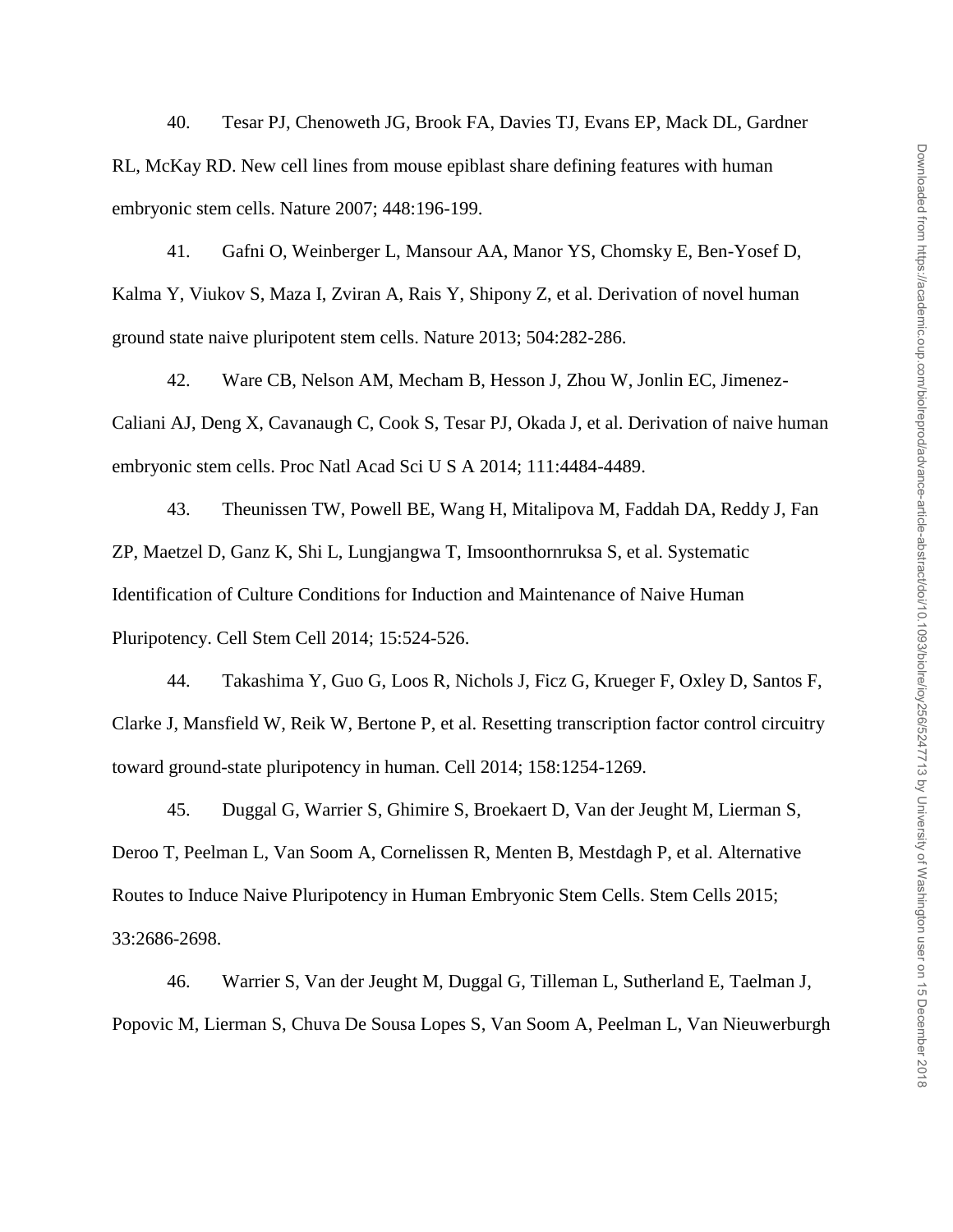F, et al. Direct comparison of distinct naive pluripotent states in human embryonic stem cells. Nat Commun 2017; 8:15055.

47. Blomberg LA, Telugu BP. Twenty years of embryonic stem cell research in farm animals. Reprod Domest Anim 2012; 47 Suppl 4:80-85.

48. Ezashi T, Yuan Y, Roberts RM. Pluripotent Stem Cells from Domesticated Mammals. Annu Rev Anim Biosci 2016; 4:223-253.

49. Cong S, Cao G, Liu D. Effects of different feeder layers on culture of bovine embryonic stem cell-like cells in vitro. Cytotechnology 2014; 66:995-1005.

50. Gong G, Roach ML, Jiang L, Yang X, Tian XC. Culture conditions and enzymatic passaging of bovine ESC-like cells. Cell Reprogram 2010; 12:151-160.

51. Jin M, Wu A, Dorzhin S, Yue Q, Ma Y, Liu D. Culture conditions for bovine embryonic stem cell-like cells isolated from blastocysts after external fertilization. Cytotechnology 2012; 64:379-389.

52. Maruotti J, Munoz M, Degrelle SA, Gomez E, Louet C, Diez C, de Longchamp PH, Brochard V, Hue I, Caamano JN, Jouneau A. Efficient derivation of bovine embryonic stem cells needs more than active core pluripotency factors. Mol Reprod Dev 2012; 79:461-477.

53. Lim ML, Vassiliev I, Richings NM, Firsova AB, Zhang C, Verma PJ. A novel, efficient method to derive bovine and mouse embryonic stem cells with in vivo differentiation potential by treatment with 5-azacytidine. Theriogenology 2011; 76:133-142.

54. Furusawa T, Ohkoshi K, Kimura K, Matsuyama S, Akagi S, Kaneda M, Ikeda M, Hosoe M, Kizaki K, Tokunaga T. Characteristics of bovine inner cell mass-derived cell lines and their fate in chimeric conceptuses. Biol Reprod 2013; 89:28.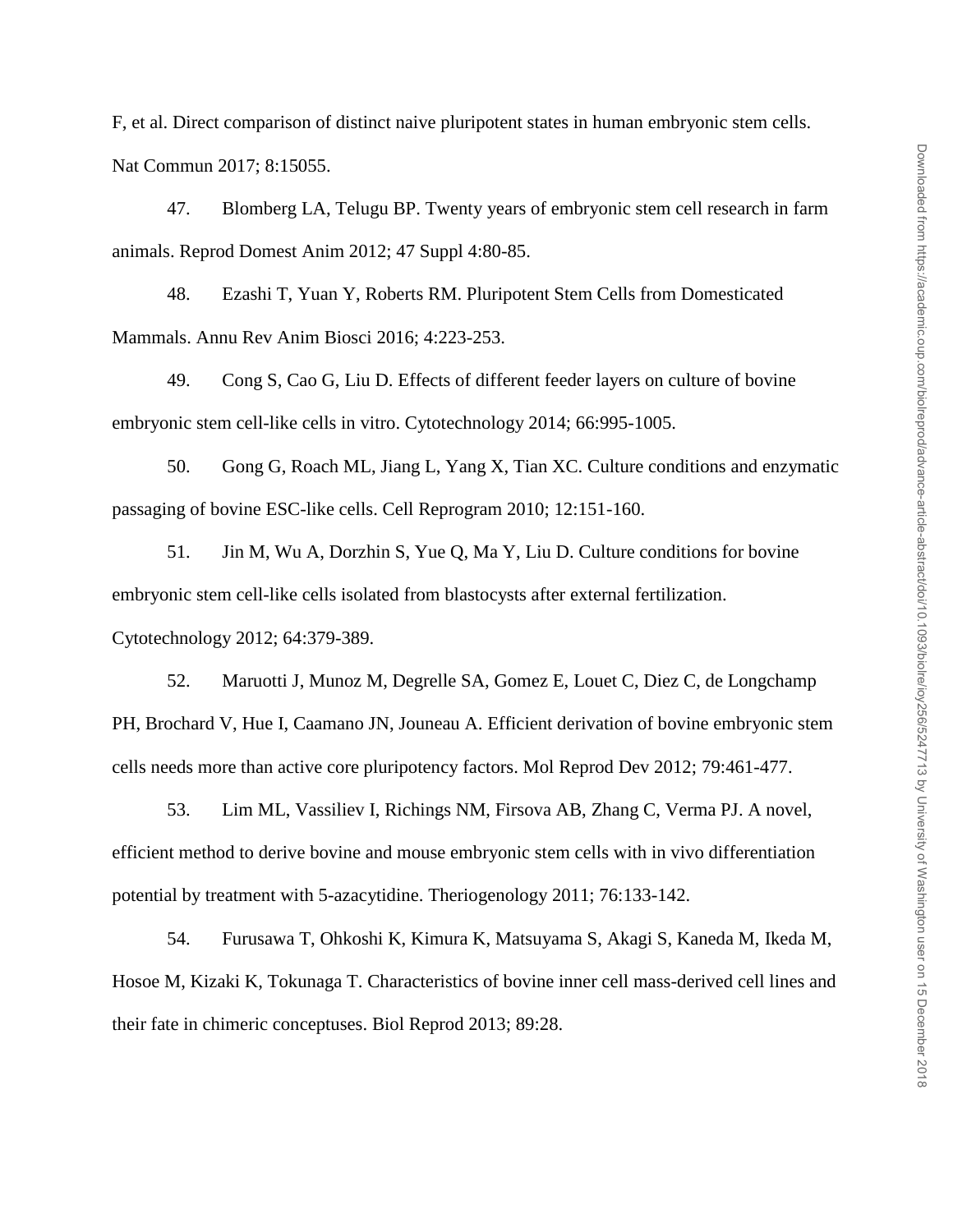55. Verma V, Huang B, Kallingappa PK, Oback B. Dual Kinase Inhibition Promotes Pluripotency in Finite Bovine Embryonic Cell Lines. Stem Cells and Development 2013; 22:1728-1742.

56. Kim EY, Noh EJ, Park HY, Park MJ, Noh EH, Lee JB, Jeong CJ, Lee DS, Riu KZ, Park SP. Establishment of bovine embryonic stem cell lines using a minimized feeder cell drop. Cell Reprogram 2012; 14:520-529.

57. Wu X, Song M, Yang X, Liu X, Liu K, Jiao CH, Wang JZ, Bai CL, Su GH, Liu XF, Li GP. Establishment of bovine embryonic stem cells after knockdown of CDX2. Scientific Reports 2016; 6.

58. Wu J, Okamura D, Li M, Suzuki K, Luo CY, Ma L, He YP, Li ZW, Benner C, Tamura I, Krause MN, Nery JR, et al. An alternative pluripotent state confers interspecies chimaeric competency. Nature 2015; 521:316-+.

59. Alberio R, Croxall N, Allegrucci C. Pig epiblast stem cells depend on activin/nodal signaling for pluripotency and self-renewal. Stem Cells Dev 2010; 19:1627-1636.

60. du Puy L, Lopes SM, Haagsman HP, Roelen BA. Analysis of co-expression of OCT4, NANOG and SOX2 in pluripotent cells of the porcine embryo, in vivo and in vitro. Theriogenology 2011; 75:513-526.

61. German SD, Campbell KH, Thornton E, McLachlan G, Sweetman D, Alberio R. Ovine induced pluripotent stem cells are resistant to reprogramming after nuclear transfer. Cell Reprogram 2015; 17:19-27.

62. Haraguchi S, Kikuchi K, Nakai M, Tokunaga T. Establishment of self-renewing porcine embryonic stem cell-like cells by signal inhibition. J Reprod Dev 2012; 58:707-716.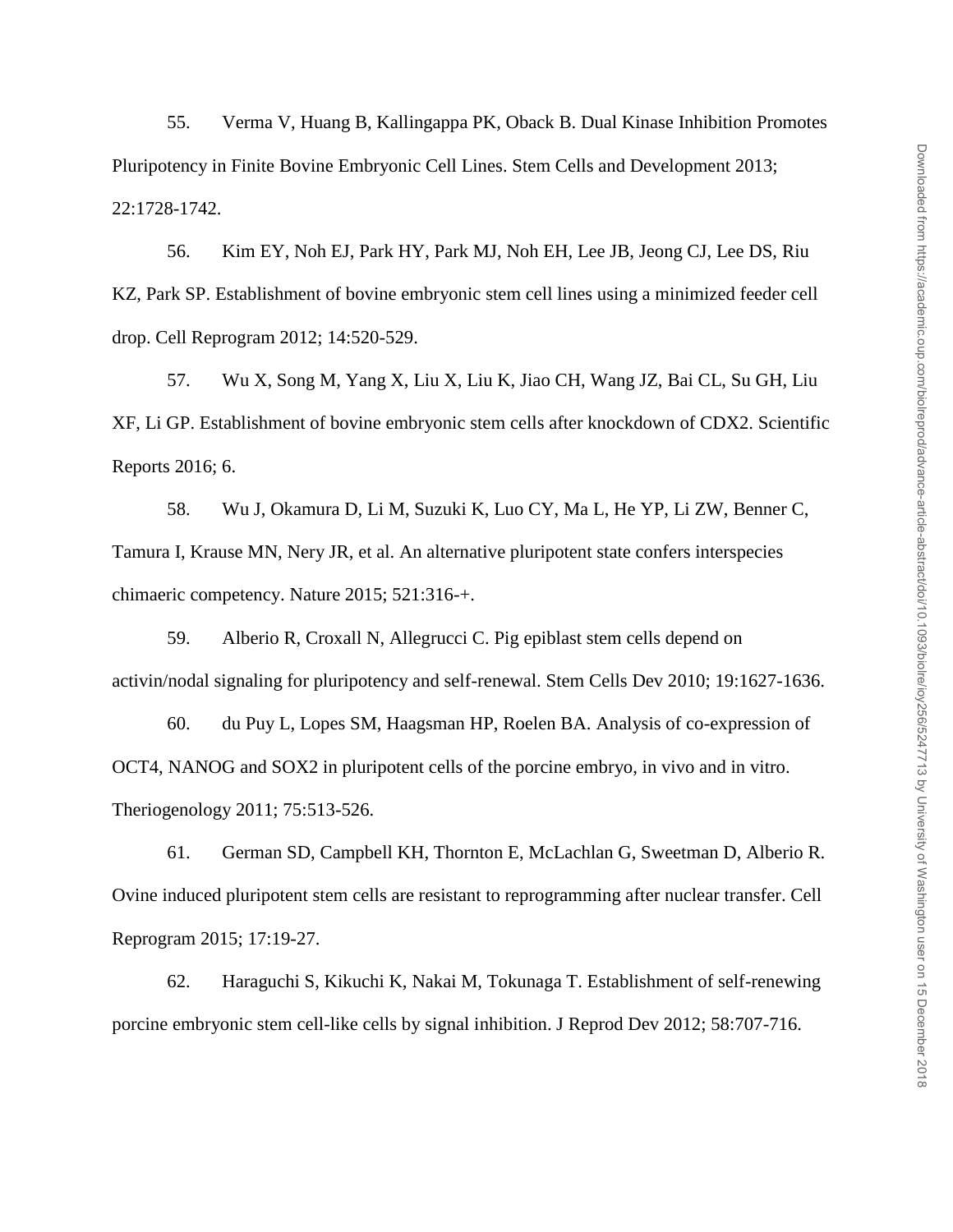63. Jung SK, Kim HJ, Kim CL, Lee JH, You JY, Lee ES, Lim JM, Yun SJ, Song JY, Cha SH. Enhancing effects of serum-rich and cytokine-supplemented culture conditions on developing blastocysts and deriving porcine parthenogenetic embryonic stem cells. J Vet Sci 2014; 15:519-528.

64. Kim S, Kim JH, Lee E, Jeong YW, Hossein MS, Park SM, Park SW, Lee JY, Jeong YI, Kim HS, Kim YW, Hyun SH, et al. Establishment and characterization of embryonic stem-like cells from porcine somatic cell nuclear transfer blastocysts. Zygote 2010; 18:93-101.

65. Park JK, Kim HS, Uh KJ, Choi KH, Kim HM, Lee T, Yang BC, Kim HJ, Ka HH, Kim H, Lee CK. Primed pluripotent cell lines derived from various embryonic origins and somatic cells in pig. PLoS One 2013; 8:e52481.

66. Siriboon C, Lin YH, Kere M, Chen CD, Chen LR, Chen CH, Tu CF, Lo NW, Ju JC. Putative porcine embryonic stem cell lines derived from aggregated four-celled cloned embryos produced by oocyte bisection cloning. PLoS One 2015; 10:e0118165.

67. Tan GY, Ren LZ, Huang YY, Tang XC, Zhou Y, Zhou Y, Li D, Song HX, Ouyang HS, Pang DX. Isolation and culture of embryonic stem-like cells from pig nuclear transfer blastocysts of different days. Zygote 2012; 20:347-352.

68. Vackova I, Novakova Z, Krylov V, Okada K, Kott T, Fulka H, Motlik J. Analysis of Marker Expression in Porcine Cell Lines Derived from Blastocysts Produced In Vitro and In Vivo. Journal of Reproduction and Development 2011; 57:594-603.

69. Vassiliev I, Vassilieva S, Truong KP, Beebe LFS, McIlfatrick SM, Harrison SJ, Nottle MB. Isolation and In Vitro Characterization of Putative Porcine Embryonic Stem Cells from Cloned Embryos Treated with Trichostatin A. Cellular Reprogramming 2011; 13:205-213.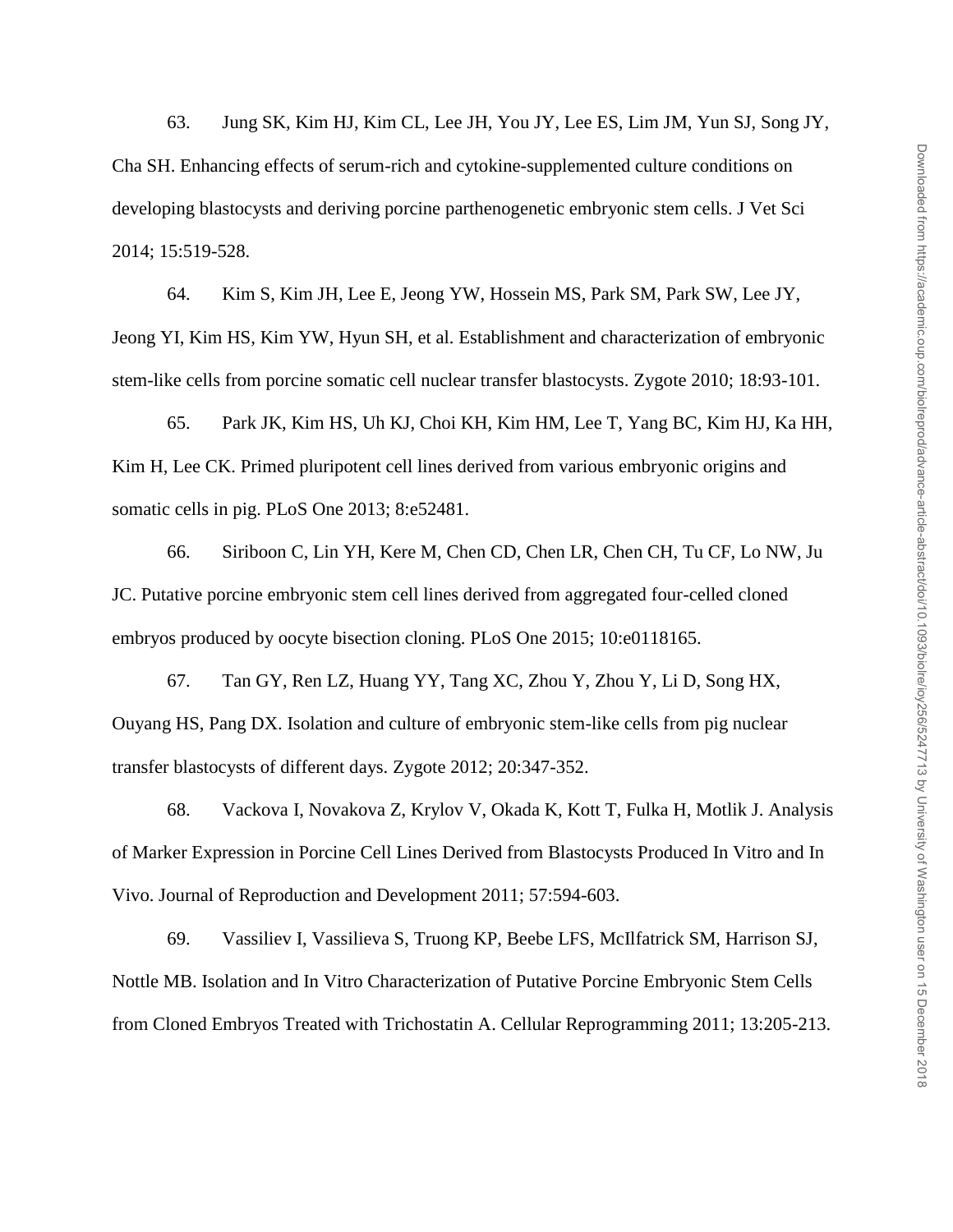70. Vassiliev I, Vassilieva S, Beebe LFS, Harrison SJ, McIlfatrick SM, Nottle MB. In Vitro and In Vivo Characterization of Putative Porcine Embryonic Stem Cells. Cellular Reprogramming 2010; 12:223-230.

71. Brevini TA, Pennarossa G, Attanasio L, Vanelli A, Gasparrini B, Gandolfi F. Culture conditions and signalling networks promoting the establishment of cell lines from parthenogenetic and biparental pig embryos. Stem Cell Rev 2010; 6:484-495.

72. Zhao Y, Lin J, Wang L, Chen B, Zhou C, Chen T, Guo M, He S, Zhang N, Liu C, Liu M, Huang J. Derivation and characterization of ovine embryonic stem-like cell lines in semidefined medium without feeder cells. J Exp Zool A Ecol Genet Physiol 2011; 315:639-648.

73. Dattena M, Chessa B, Lacerenza D, Accardo C, Pilichi S, Mara L, Chessa F, Vincenti L, Cappai P. Isolation, culture, and characterization of embryonic cell lines from vitrified sheep blastocysts. Mol Reprod Dev 2006; 73:31-39.

74. Ohinata Y, Ohta H, Shigeta M, Yamanaka K, Wakayama T, Saitou M. A signaling principle for the specification of the germ cell lineage in mice. Cell 2009; 137:571-584.

75. Ying Y, Liu XM, Marble A, Lawson KA, Zhao GQ. Requirement of Bmp8b for the generation of primordial germ cells in the mouse. Mol Endocrinol 2000; 14:1053-1063.

76. Ying Y, Zhao GQ. Cooperation of endoderm-derived BMP2 and extraembryonic ectoderm-derived BMP4 in primordial germ cell generation in the mouse. Dev Biol 2001; 232:484-492.

77. Morohaku K, Tanimoto R, Sasaki K, Kawahara-Miki R, Kono T, Hayashi K, Hirao Y, Obata Y. Complete in vitro generation of fertile oocytes from mouse primordial germ cells. Proc Natl Acad Sci U S A 2016; 113:9021-9026.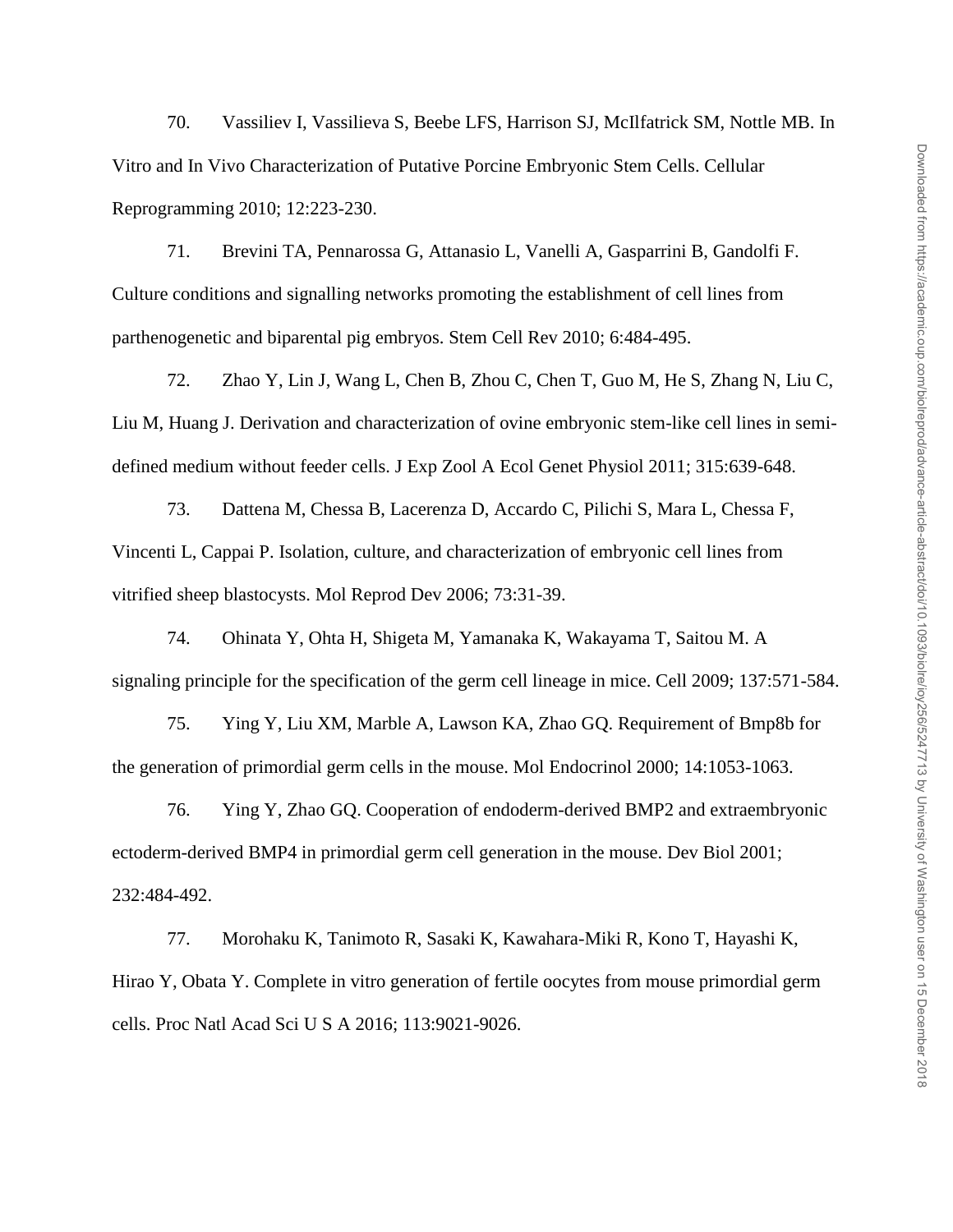78. Zhou Q, Wang M, Yuan Y, Wang X, Fu R, Wan H, Xie M, Liu M, Guo X, Zheng Y, Feng G, Shi Q, et al. Complete Meiosis from Embryonic Stem Cell-Derived Germ Cells In Vitro. Cell Stem Cell 2016; 18:330-340.

79. Hubner K, Fuhrmann G, Christenson LK, Kehler J, Reinbold R, De La Fuente R, Wood J, Strauss JF, 3rd, Boiani M, Scholer HR. Derivation of oocytes from mouse embryonic stem cells. Science 2003; 300:1251-1256.

80. Qing T, Shi Y, Qin H, Ye X, Wei W, Liu H, Ding M, Deng H. Induction of oocyte-like cells from mouse embryonic stem cells by co-culture with ovarian granulosa cells. Differentiation 2007; 75:902-911.

81. Toyooka Y, Tsunekawa N, Akasu R, Noce T. Embryonic stem cells can form germ cells in vitro. Proceedings of the National Academy of Sciences of the United States of America 2003; 100:11457-11462.

82. Geijsen N, Horoschak M, Kim K, Gribnau J, Eggan K, Daley GQ. Derivation of embryonic germ cells and male gametes from embryonic stem cells. Nature 2004; 427:148-154.

83. Hayashi K, Surani MA. Self-renewing epiblast stem cells exhibit continual delineation of germ cells with epigenetic reprogramming in vitro. Development 2009; 136:3549- 3556.

84. Hayashi K, Ohta H, Kurimoto K, Aramaki S, Saitou M. Reconstitution of the mouse germ cell specification pathway in culture by pluripotent stem cells. Cell 2011; 146:519- 532.

85. Kurimoto K, Yabuta Y, Ohinata Y, Shigeta M, Yamanaka K, Saitou M. Complex genome-wide transcription dynamics orchestrated by Blimp1 for the specification of the germ cell lineage in mice. Genes Dev 2008; 22:1617-1635.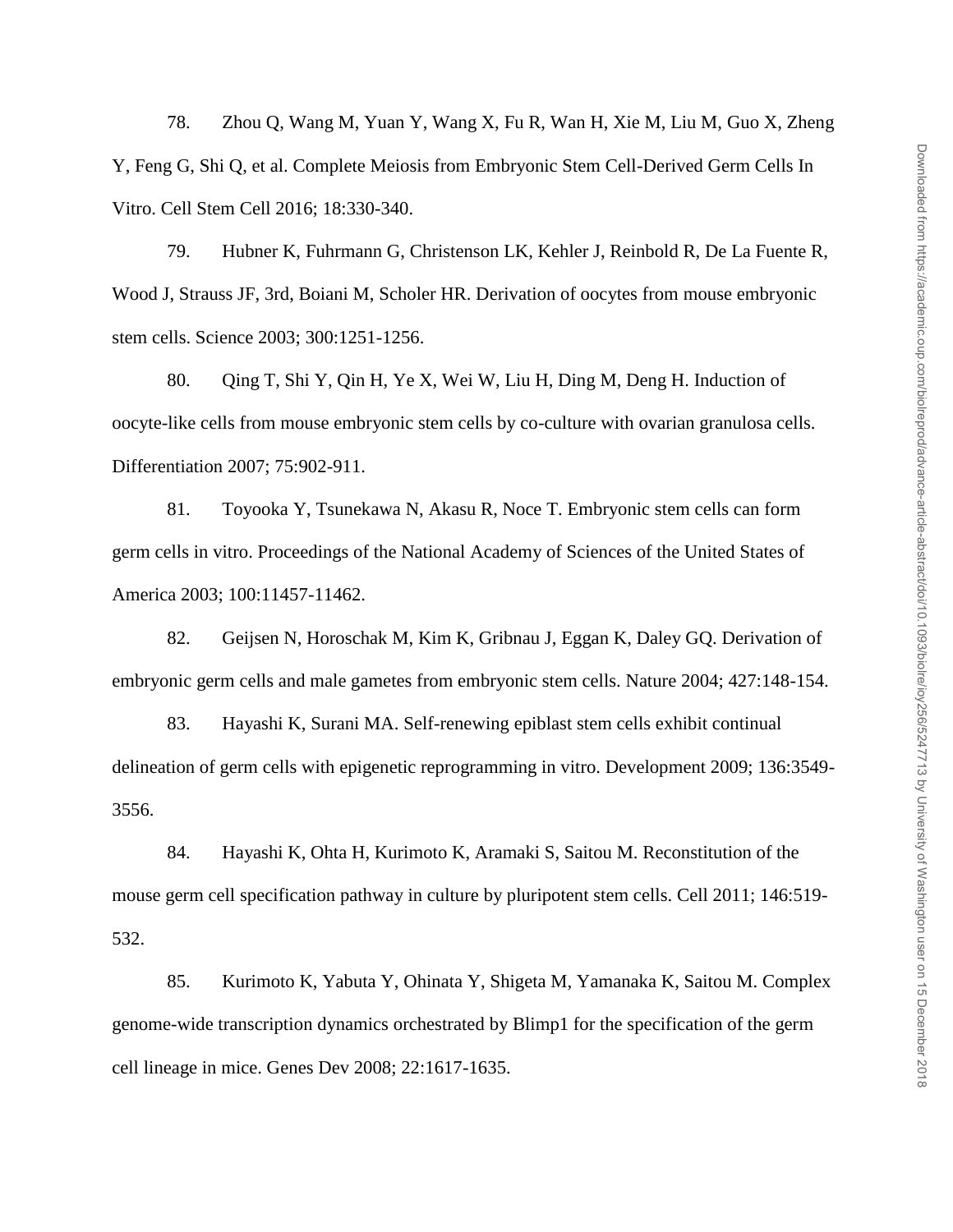86. Saitou M, Barton SC, Surani MA. A molecular programme for the specification of germ cell fate in mice. Nature 2002; 418:293-300.

87. Seki Y, Hayashi K, Itoh K, Mizugaki M, Saitou M, Matsui Y. Extensive and orderly reprogramming of genome-wide chromatin modifications associated with specification and early development of germ cells in mice. Dev Biol 2005; 278:440-458.

88. Nakaki F, Hayashi K, Ohta H, Kurimoto K, Yabuta Y, Saitou M. Induction of mouse germ-cell fate by transcription factors in vitro. Nature 2013; 501:222-226.

89. Murakami K, Gunesdogan U, Zylicz JJ, Tang WWC, Sengupta R, Kobayashi T, Kim S, Butler R, Dietmann S, Surani MA. NANOG alone induces germ cells in primed epiblast in vitro by activation of enhancers. Nature 2016; 529:403-407.

90. Ishikura Y, Yabuta Y, Ohta H, Hayashi K, Nakamura T, Okamoto I, Yamamoto T, Kurimoto K, Shirane K, Sasaki H, Saitou M. In Vitro Derivation and Propagation of Spermatogonial Stem Cell Activity from Mouse Pluripotent Stem Cells. Cell Rep 2016; 17:2789- 2804.

91. Hayashi K, Ogushi S, Kurimoto K, Shimamoto S, Ohta H, Saitou M. Offspring from oocytes derived from in vitro primordial germ cell-like cells in mice. Science 2012; 338:971-975.

92. Irie N, Weinberger L, Tang WW, Kobayashi T, Viukov S, Manor YS, Dietmann S, Hanna JH, Surani MA. SOX17 is a critical specifier of human primordial germ cell fate. Cell 2015; 160:253-268.

93. Sasaki K, Yokobayashi S, Nakamura T, Okamoto I, Yabuta Y, Kurimoto K, Ohta H, Moritoki Y, Iwatani C, Tsuchiya H, Nakamura S, Sekiguchi K, et al. Robust In Vitro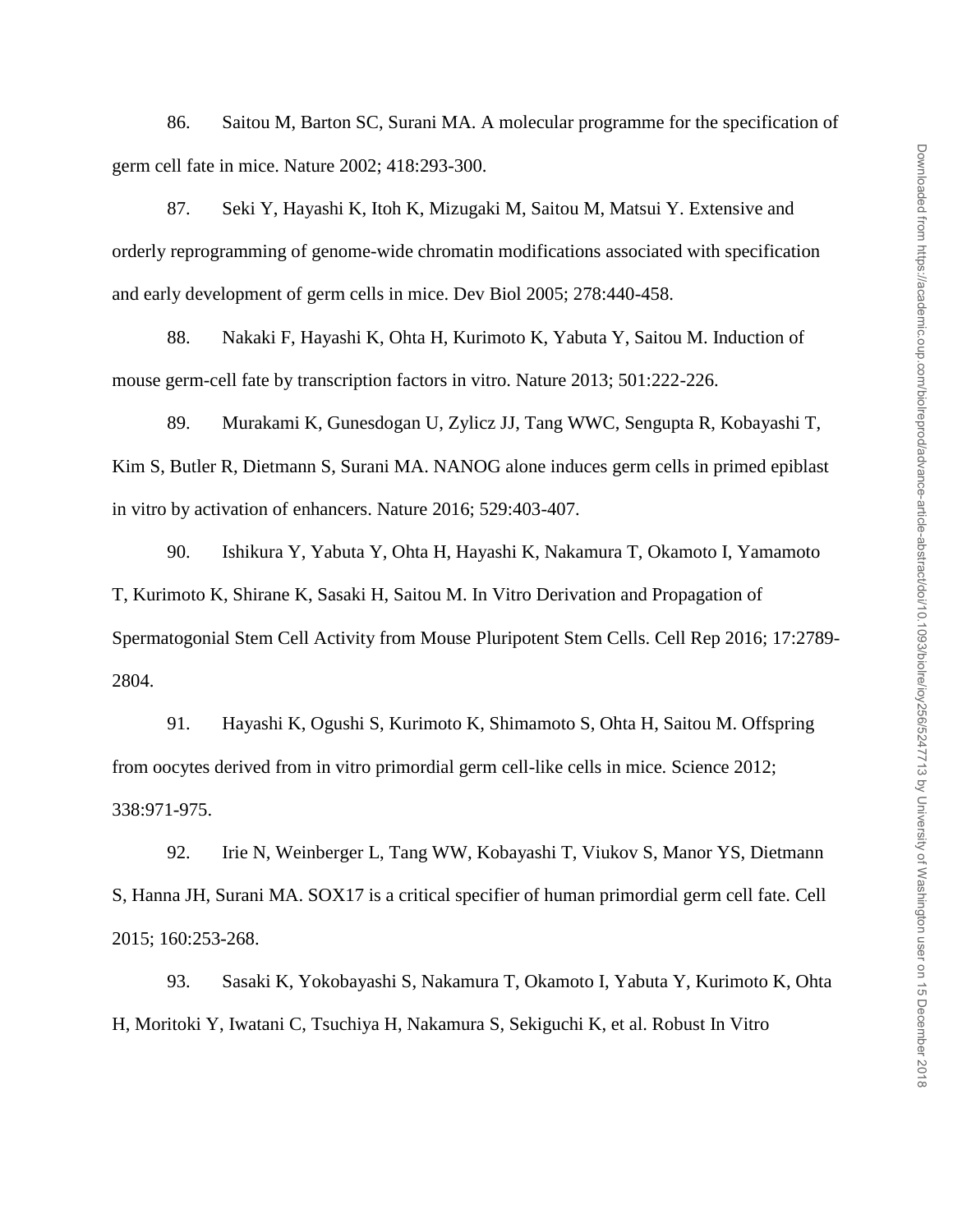Induction of Human Germ Cell Fate from Pluripotent Stem Cells. Cell Stem Cell 2015; 17:178- 194.

94. Kobayashi T, Zhang H, Tang WWC, Irie N, Withey S, Klisch D, Sybirna A, Dietmann S, Contreras DA, Webb R, Allegrucci C, Alberio R, et al. Principles of early human development and germ cell program from conserved model systems. Nature 2017; 546:416-420.

95. Tang WWC, Dietmann S, Irie N, Leitch HG, Floros VI, Bradshaw CR, Hackett JA, Chinnery PF, Surani MA. A Unique Gene Regulatory Network Resets the Human Germline Epigenome for Development. Cell 2015; 161:1453-1467.

96. Kojima Y, Sasaki K, Yokobayashi S, Sakai Y, Nakamura T, Yabuta Y, Nakaki F, Nagaoka S, Woltjen K, Hotta A, Yamamoto T, Saitou M. Evolutionarily Distinctive Transcriptional and Signaling Programs Drive Human Germ Cell Lineage Specification from Pluripotent Stem Cells. Cell Stem Cell 2017; 21:517-532 e515.

97. Sugawa F, Arauzo-Bravo MJ, Yoon J, Kim KP, Aramaki S, Wu G, Stehling M, Psathaki OE, Hubner K, Scholer HR. Human primordial germ cell commitment in vitro associates with a unique PRDM14 expression profile. EMBO J 2015; 34:1009-1024.

98. Easley CAt, Phillips BT, McGuire MM, Barringer JM, Valli H, Hermann BP, Simerly CR, Rajkovic A, Miki T, Orwig KE, Schatten GP. Direct differentiation of human pluripotent stem cells into haploid spermatogenic cells. Cell Rep 2012; 2:440-446.

99. Eguizabal C, Montserrat N, Vassena R, Barragan M, Garreta E, Garcia-Quevedo L, Vidal F, Giorgetti A, Veiga A, Izpisua Belmonte JC. Complete meiosis from human induced pluripotent stem cells. Stem Cells 2011; 29:1186-1195.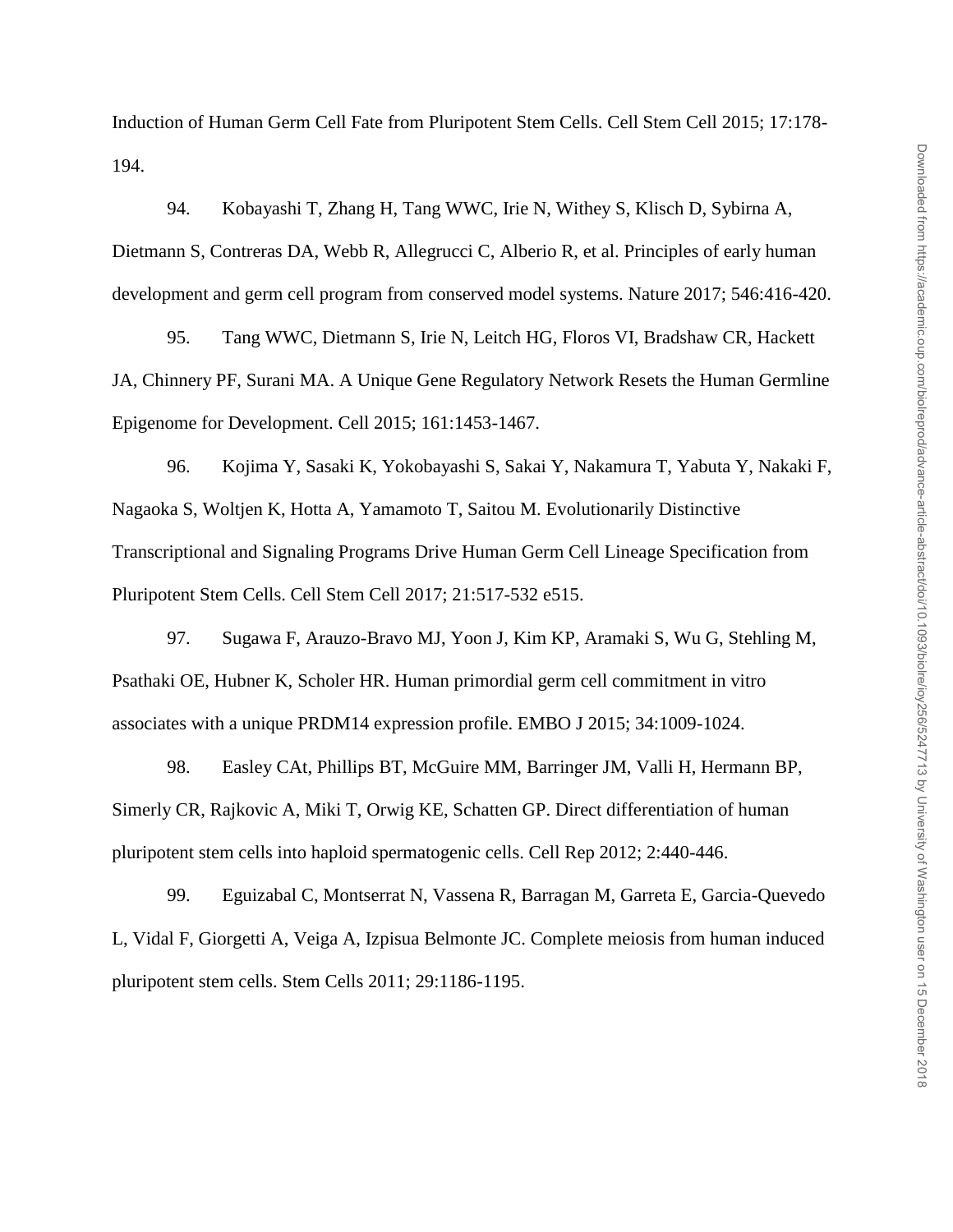100. Kee K, Angeles VT, Flores M, Nguyen HN, Reijo Pera RA. Human DAZL, DAZ and BOULE genes modulate primordial germ-cell and haploid gamete formation. Nature 2009; 462:222-225.

101. Panula S, Medrano JV, Kee K, Bergstrom R, Nguyen HN, Byers B, Wilson KD, Wu JC, Simon C, Hovatta O, Reijo Pera RA. Human germ cell differentiation from fetal- and adult-derived induced pluripotent stem cells. Hum Mol Genet 2011; 20:752-762.

102. Hayashi M, Kawaguchi T, Durcova-Hills G, Imai H. Generation of germ cells from pluripotent stem cells in mammals. Reprod Med Biol 2018; 17:107-114.

103. Li Y, Wang X, Feng X, Liao S, Zhang D, Cui X, Gao F, Han C. Generation of male germ cells from mouse induced pluripotent stem cells in vitro. Stem Cell Res 2014; 12:517- 530.

104. Wang H, Xiang J, Zhang W, Li J, Wei Q, Zhong L, Ouyang H, Han J. Induction of Germ Cell-like Cells from Porcine Induced Pluripotent Stem Cells. Sci Rep 2016; 6:27256.

105. Malaver-Ortega LF, Sumer H, Jain K, Verma PJ. Bone morphogenetic protein 4 and retinoic acid trigger bovine VASA homolog expression in differentiating bovine induced pluripotent stem cells. Mol Reprod Dev 2016; 83:149-161.

106. de Souza GB, Costa J, da Cunha EV, Passos J, Ribeiro RP, Saraiva M, van den Hurk R, Silva J. Bovine ovarian stem cells differentiate into germ cells and oocyte-like structures after culture in vitro. Reprod Domest Anim 2017; 52:243-250.

107. Shah SM, Singla SK, Palta P, Manik RS, Chauhan MS. Retinoic acid induces differentiation of buffalo (Bubalus bubalis) embryonic stem cells into germ cells. Gene 2017; 631:54-67.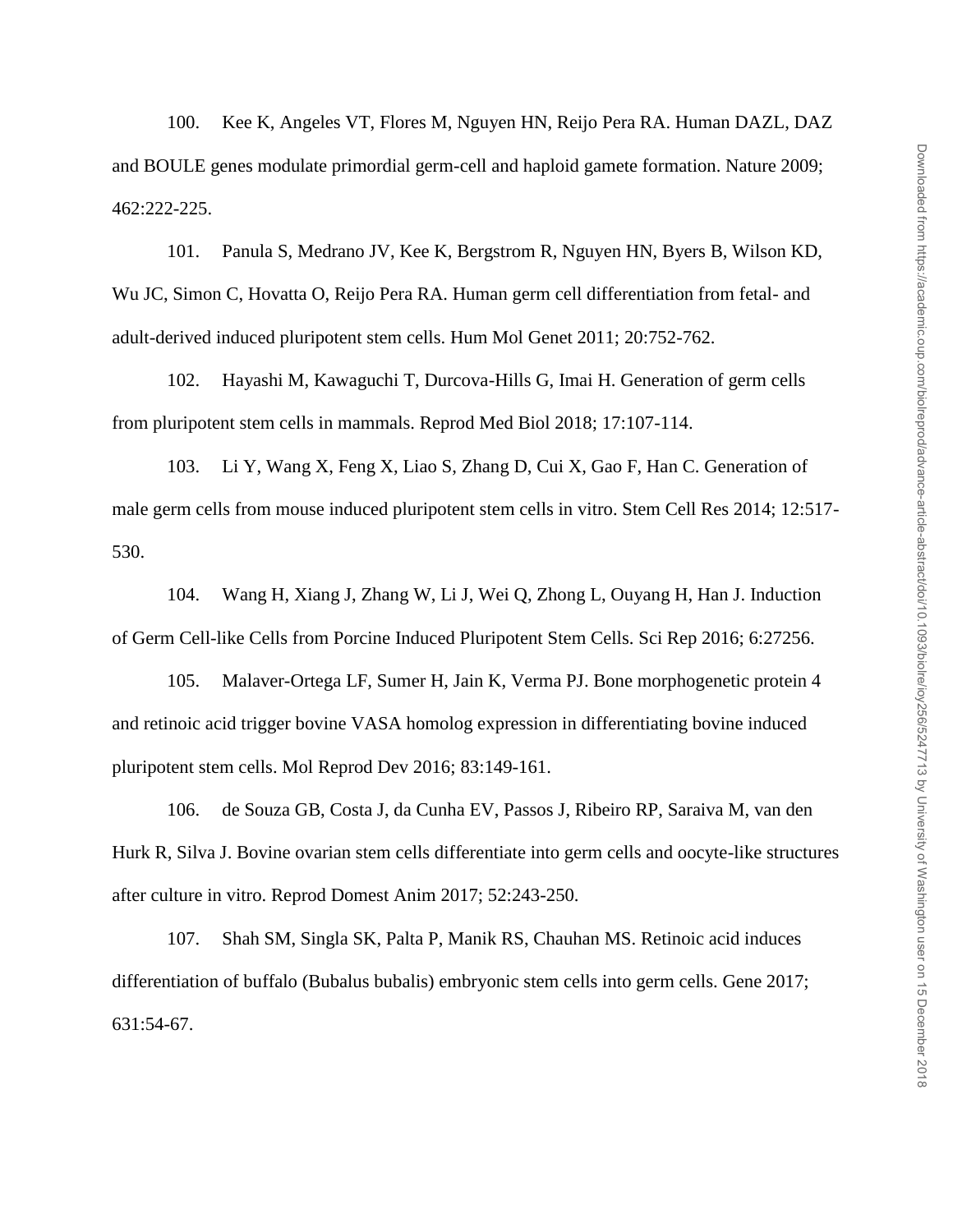108. Xie B, Qin Z, Huang B, Xie T, Yao H, Wei Y, Yang X, Shi D, Jiang H. In Vitro Culture and Differentiation of Buffalo (Bubalus bubalis) Spermatogonia. Reproduction in Domestic Animals 2010; 45:275-282.

109. Tian XZ, Wang F, Zhang L, He CJ, Ji PY, Wang J, Zhang ZZ, Lv DY, Abulizi W, Wang XG, Lian ZX, Liu GS. Beneficial Effects of Melatonin on the In Vitro Maturation of Sheep Oocytes and Its Relation to Melatonin Receptors. International Journal of Molecular Sciences 2017; 18.

110. Deng SL, Chen SR, Wang ZP, Zhang Y, Tang JX, Li J, Wang XX, Cheng JM, Jin C, Li XY, Zhang BL, Yu K, et al. Melatonin promotes development of haploid germ cells from early developing spermatogenic cells of Suffolk sheep under in vitro condition. J Pineal Res 2016; 60:435-447.

111. Pardey PG, Beddow JM, Hurley TM, Beatty TKM, Eidman VR. A Bounds Analysis of World Food Futures: Global Agriculture Through to 2050. Australian Journal of Agricultural and Resource Economics 2014; 58:571-589.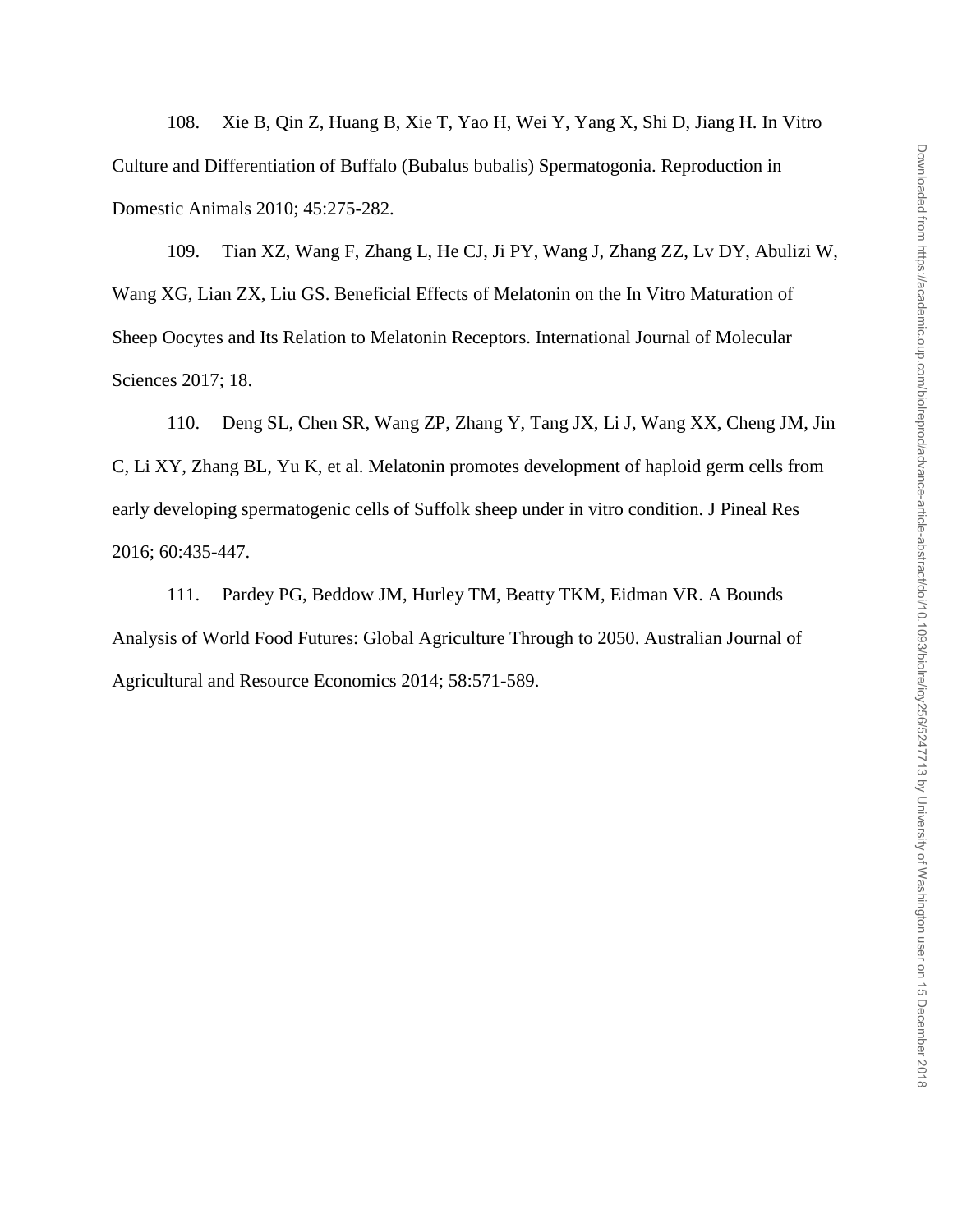

Figure 1. In Vitro Breeding (IVB). Diagram of the strategy, estimated times and possible alternatives for its implementation in animal production systems. NT: nuclear transfer.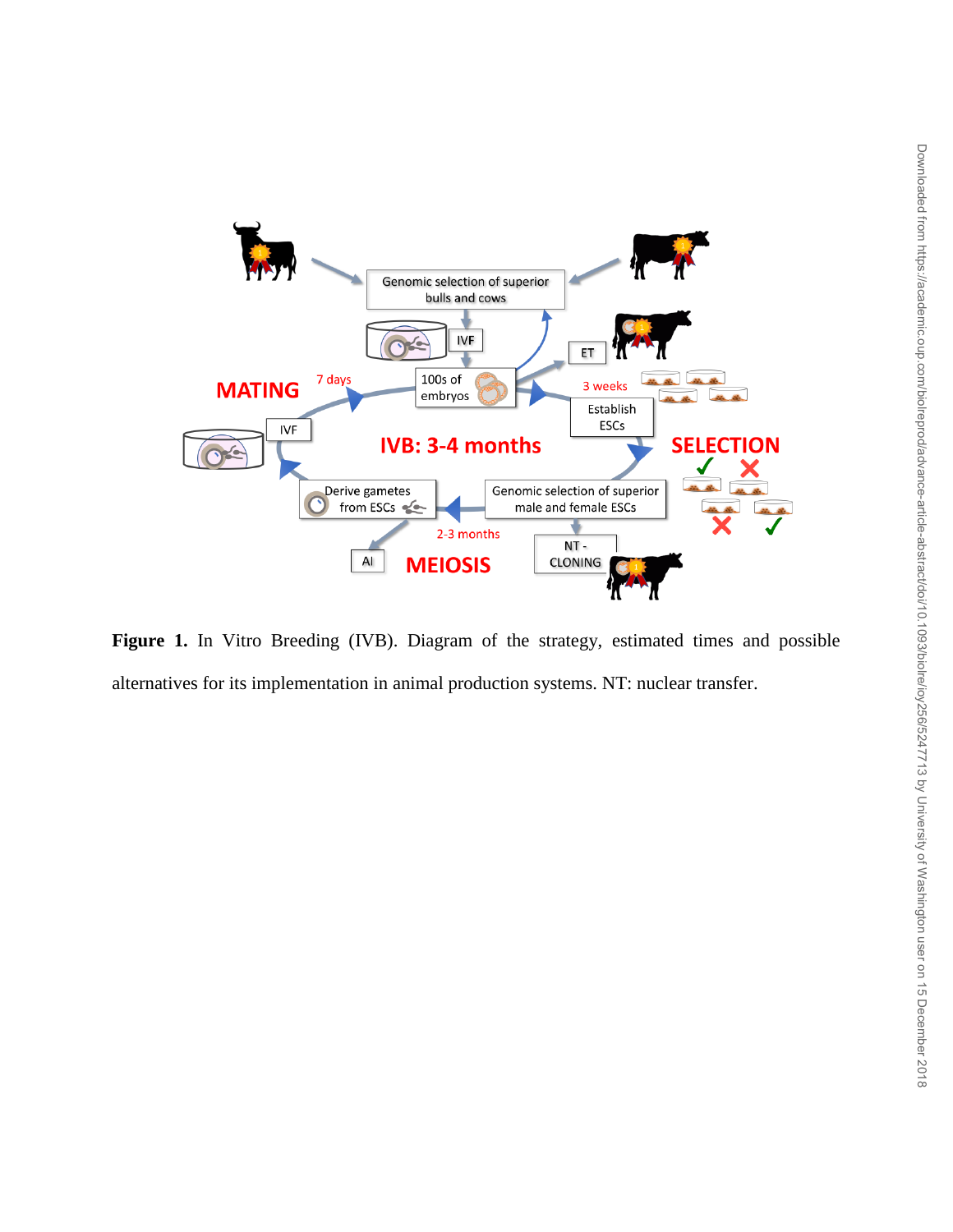

Figure 2. Benefits of IVB in comparison with conventional GS. Estimation of the cumulative selection response over 25 years of selection.